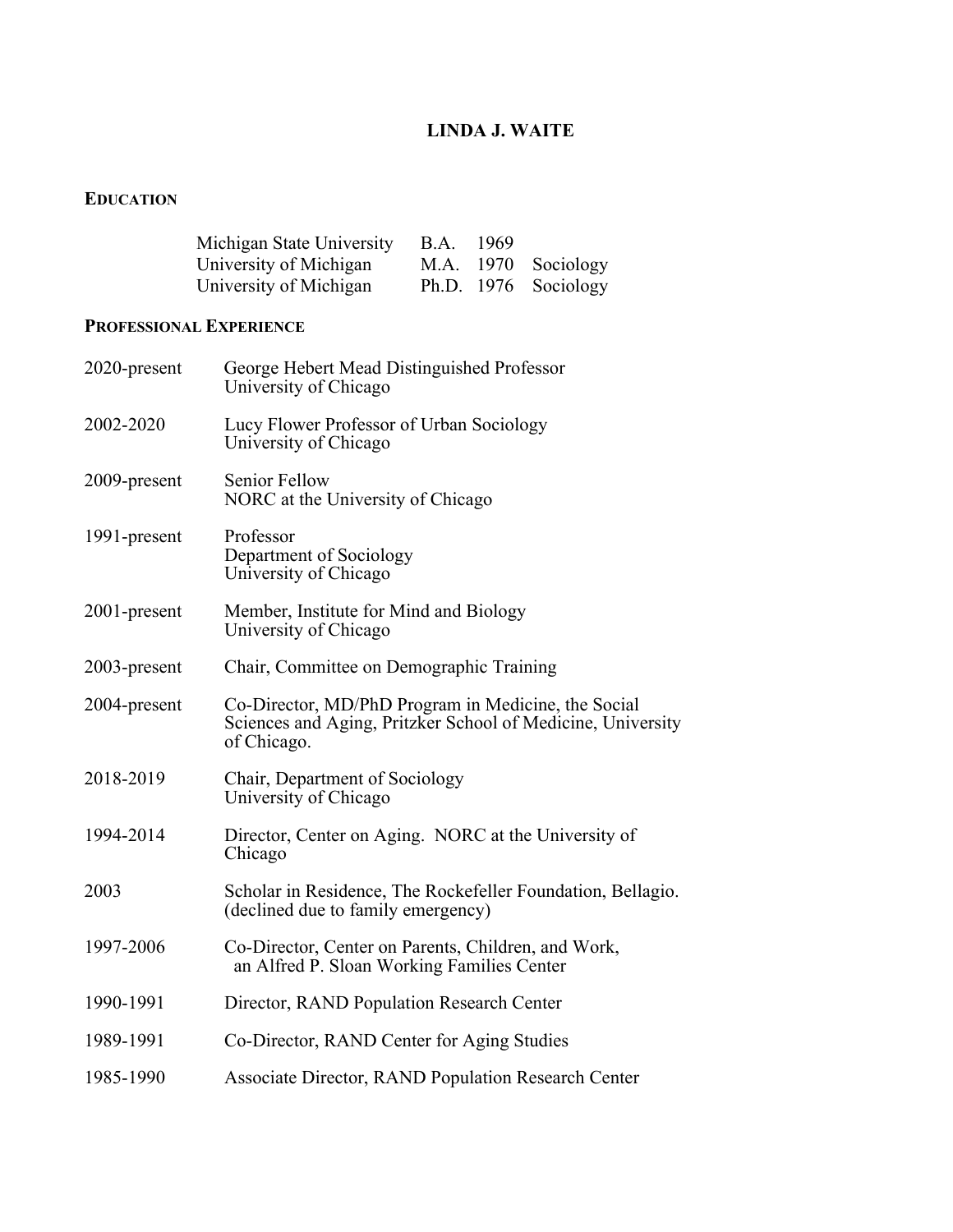| Waite     |                                                                                                         | 6/5/20 |
|-----------|---------------------------------------------------------------------------------------------------------|--------|
| 1983-1991 | Associate Director, Labor and Population Program, RAND                                                  |        |
| 1980-1991 | Associate to Senior Sociologist, The RAND Corporation                                                   |        |
| 1976-1980 | Assistant to Associate Professor<br>Department of Sociology<br>University of Illinois, Urbana-Champaign |        |
| 1974-1976 | Demographer, Census Bureau                                                                              |        |

## **PROFESSIONAL ORGANIZATIONS/HONORS**

Member, American Academy of Arts and Sciences Class III, Section 6 (Sociology, Demography and Geography) Membership Panel, 2019-20.

Distinguished Career Award, Section on the Family, American Sociological Association. Presented at the Meetings of the American Sociological Association, Family Section Reception, August 10, 2019.

Elected Member, American Academy of Arts & Sciences, 2018.

Matilda White Riley Distinguished Scholar Award, Presented at the Meetings of the American Sociological Association, Section on Aging and the Life Course, August 12, 2018.

MERIT Award, Renewed, National Institute on Aging, National Institutes of Health, 2013-2018, for the *National Social Life, Health and Aging Project*.

Editorial Board, *American Journal of Geriatric Psychiatry*, 2016-present.

Advisory Board Member, Faculty of Arts & Sciences Centre for Family and Population Research, National University of Singapore. 2015-present.

Jane Menken Lecture, University of Colorado, Boulder Colorado, Feb. 7, 2016.

Editorial Board, *Journal of Marriage and the Family.* 2014-2016.

Editorial Board, *Journal of Health and Social Behavior,* 2013-2016.

Eugene Litwak Lecture, School of Public Health, Columbia University, March 25, 2015.

Elder Law Lecture, School of Law. Notre Dame University. March 26, 2015

Research Associate, Population Research Center, NORC/University of Chicago, 1991-2015.

Member, National Advisory Committee on Aging, Committee to Review the Division of Demographic and Behavioral Sciences, National Institute on Aging. 2013-2014.

P. K. Whelpton Lecturer, Miami University, October 7, 2013.

Matilda White Riley Award, Office of Behavioral and Social Research, National Institutes of Health, October 22, 2012.

MERIT Award, National Institute on Aging, National Institutes of Health, 2008-2013, for the *National Social Life, Health and Aging Project*.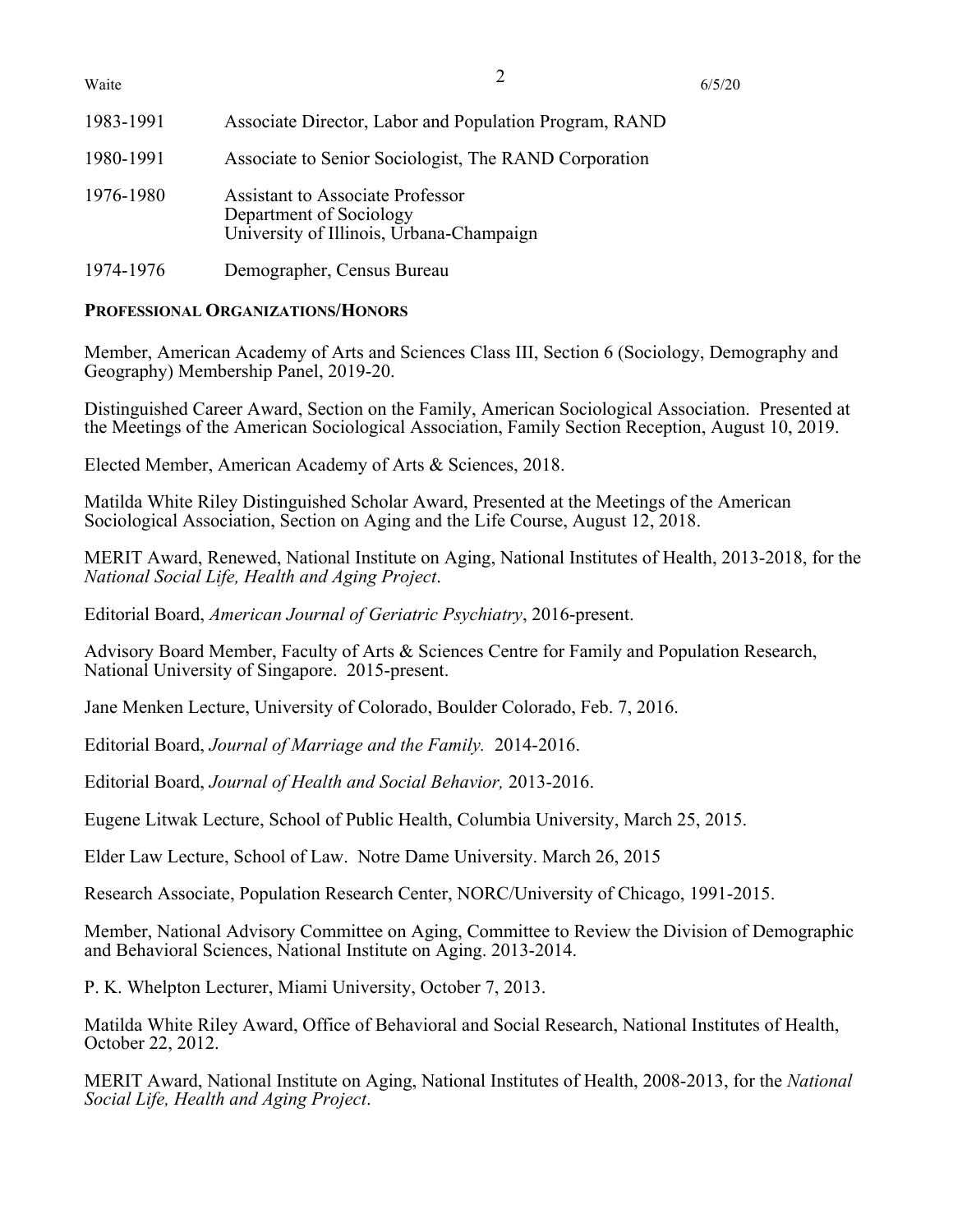Waite  $\frac{3}{6/5/20}$ 

Majorie Pay Hinkley Endowed Chair Lectureship, Brigham Young University, February, 2010.

National Science Foundation ADVANCE Distinguished Lecturer, Case-Western Reserve University, April, 2008.

Who's Who in Economics, 4<sup>th</sup> Edition. Edward Elgar Press. 2003.

Recipient of the 2001 Impact Award from the Coalition for Marriage, Family and Couples Education.

Recipient of the 2000 Outstanding Book Award from the Coalition for Marriage, Family and Couples Education for *The Case for Marriage: Why Married People are Healthier, Happier, and Better Off Financially,* Doubleday, 2000, with Maggie Gallagher.

Council, American Sociological Association, 1996-1999

President, Population Association of America, 1995

Recipient of the 1993 Duncan Award from the American Sociological Association for *New Families, No Families? The Transformation of the American Home*, University of California Press, 1991, with Frances Goldscheider

Sociological Research Association (by election)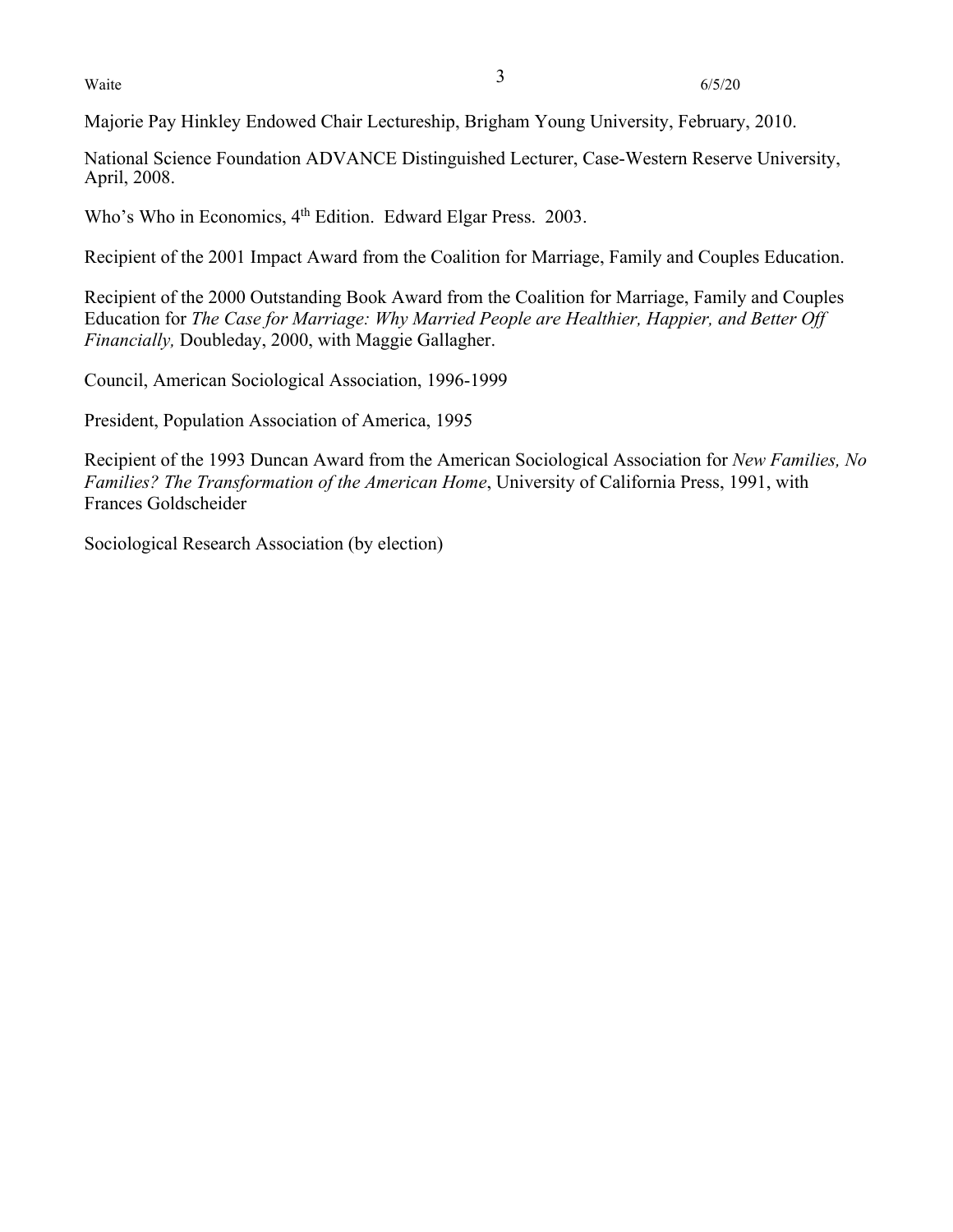#### **PROFESSIONAL ACTIVITIES, 1990-2020**

Reviewer. 2020. Special Emphasis Panel: National Longitudinal Study of Adolescent to Adult Health (Add Health)-Wave 6. July.

Member, Scientific Advisory Committee, Rutgers NJ Cohort Study, Institute for Health, Health Care Policy and Aging Research, Rutgers University.

Reviewer. 2020. Special Emphasis Panel: Innovations to Foster Healthy Longevity in Low-Income Settings, National Institute on Aging, National Institutes of Health, July 1.

Member, Tenure Review Committee, Division of the Social Sciences, Harvard University, February 12, 2020.

Member. 2020. Membership Panel, *Section III:6 – Sociology, Demography and Geography*, American Academy of Arts and Sciences. January 16, 2020.

Reviewer. 2020. 2019. 2018. 2015. 2014. 2013. 2012. Editorial Review Panel, *NIH Director's New Innovator Award.* Office of the Director, National Institutes of Health.

Member. 2019. Steering Committee*, Impacts of the Second Demographic Transition on Mid- and Later- Life Health Meeting*. Division of Behavioral and Social Research National Institute on Aging, National Institutes of Health.

Discussant. 2018. *Crossing Disciplinary Boundaries.* Division of the Social Sciences, University of Chicago, Chicago, September 29.

Reviewer. 2018. Program Project, *Alzheimer's Disease Prevention and Therapeutic Research.*  Medellena Glymour, PI, National Institute on Aging, National Institutes of Health. May 9.

Reviewer. 2018. Program Project, *Cognitive Reserve and Resilience.* Yaakov Stern, PI, National Institute on Aging, National Institutes of Health. May 9.

Reviewer. 2016. National Institute of Child Health and Human Developmnt T32 Review. December 5-6.

Reviewer. 2016. Special Emphasis Panel: Developmental Risk Prevention, Aging and Social Behavior. National Institute on Aging, National Institutes of Health. November 7.

Reviewer, 2016. Resubmission. Program Project*, Integrative Perspectives on Multidimensional Adversity in Early Life*. Susan Alberts, PI, National Institute on Aging, National Institutes of Health.

Chair, 2016. Special Emphasis Panel: Developmental Risk Prevention, Aging and Social Behavior. National Institute on Aging, National Institutes of Health. February 25.

Reviewer. 2015. Program Project*, Integrative Perspectives on Multidimensional Adversity in Early Life*. Susan Alberts, PI, National Institute on Aging, National Institutes of Health.

Chair. 2015. Special Emphasis Panel: Developmental Risk Prevention, Aging and Social Behavior. National Institutes of Health, July 2.

Reviewer. 2014. *Roybal Centers,* National Institute on Aging.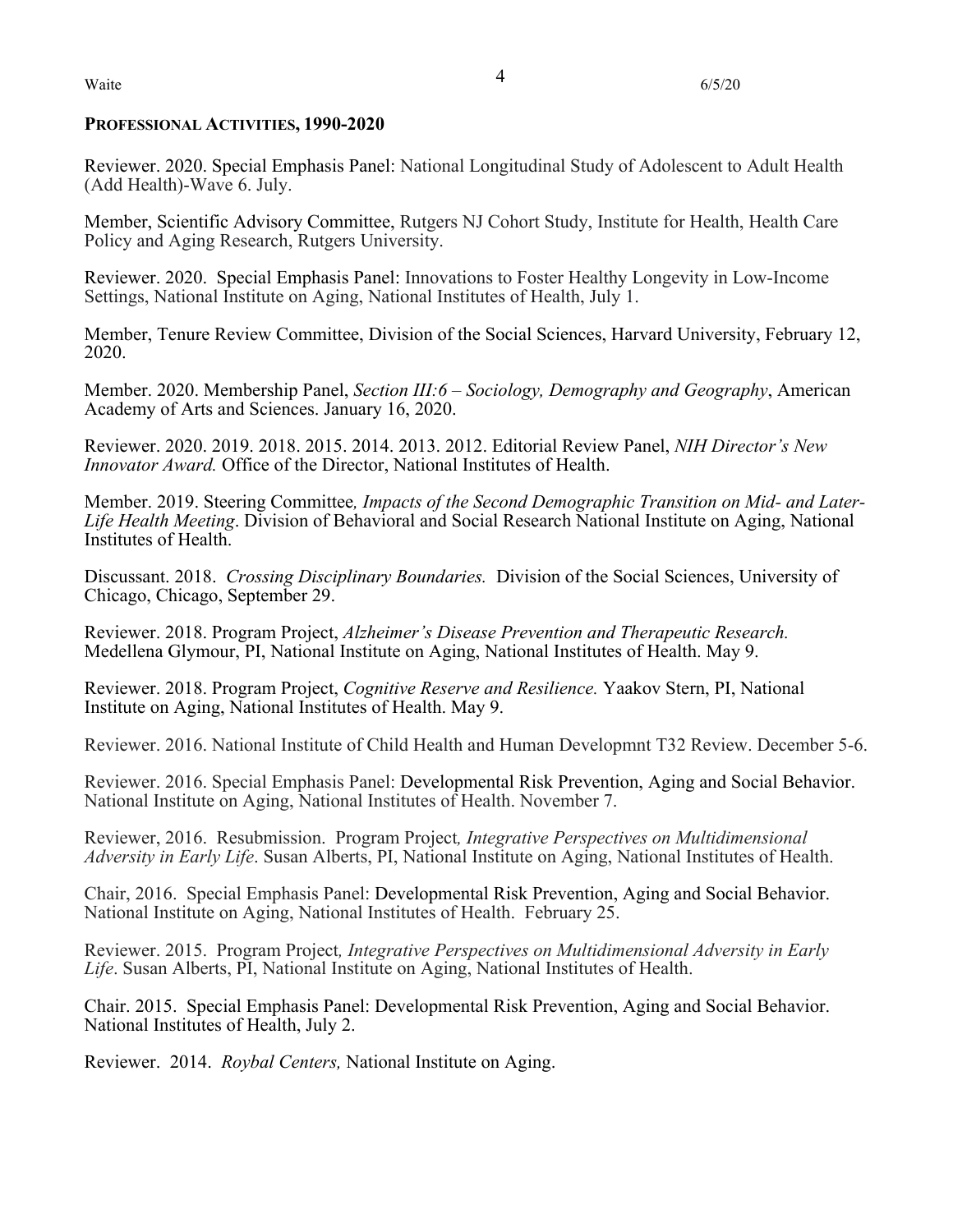Waite  $\frac{5}{6/5/20}$ 

Chair. 2013. Review of Training Grants, National Institute on Aging, National Institutes of Health. September.

Reviewer. 2013. Program Project, *Health and Aging in Africa.* Lisa Berkman, PI, National Institute on Aging, National Institutes of Health. Resubmission.

Reviewer. 2012. Program Project, *Healthy Aging and the Life Course*, Pamela Herd, PI, National Institute on Aging, National Institutes of Health.

Reviewer. 2011. Program Project, *Health and Aging in Africa*, Lisa Berkman, PI, National Institute on Aging, National Institutes of Health.

Co-chair, Committee on "Behavior", Eunice Kennedy Schriver National Institute of Child Health and Human Development VISION Workshops, 2010-2011.

Chair, Panel on Future Research Agendas in Social Demography, Social Epidemiology, and Sociology, Committee on Population, National Research Council, 2010-2012.

Chair, Review of Roybal Centers for Translational Research, National Institute on Aging, National Institutes of Health, March 16-17, 2009

Chair, Committee on Population, National Research Council, National Academy of Sciences. 2008 present.

Executive Committee, Board of Advisors, Division of Behavioral and Social Sciences and Education [DBASSE], National Academy of Sciences, 2009-2012.

Member, Board of Advisors, Division of Behavioral and Social Sciences and Education [DBASSE], National Academy of Sciences, 2005-2008.

Member, Social Sciences and Population Studies Study Section [SSPS], Health of the Population Institutional Review Group, Center for Scientific Review, National Institutes of Health, 2005-2009.

Member, Advisory Committee to the Director of the National Institutes of Health, 2000-2004.

Member, Scientific Advisory Board, eHarmony. 2006-2011.

Chair. 2008. External review of the Institute for Social Research, University of Michigan. June 1-3.

Member, *Panel on the Social Determinants of Adult Health and Mortality*, National Research Council, National Academy of Sciences. July 12-13, 2006.

Chair, *Working Group of the NIH Advisory Committee to the Director on Research Opportunities in the Basic Behavioral and Social Sciences,* National Institutes of Health, 2003-2004.

Member, Committee to Select the Director, Office of Behavioral and Social Science Research, National Institutes of Health, 2003-2004.

Member, Committee on a Research Agenda for the Social Psychology of Aging, National Research Council, National Academy of Sciences, 2003-2004.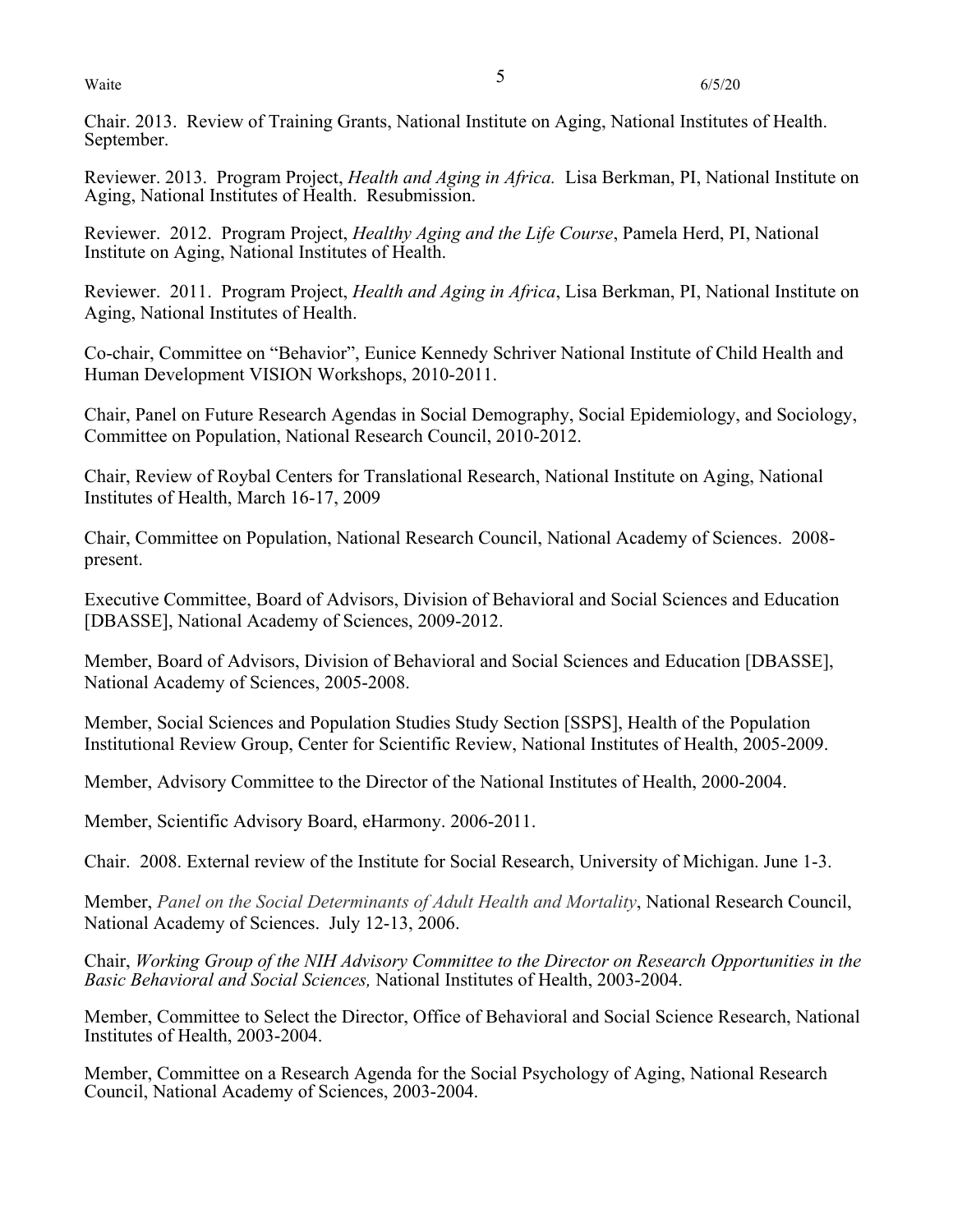Member, Program Committee, American Sociological Association, 2003.

Chair, Family Section, American Sociological Association, 1999-2000

Co-Organizer, with Barbara Schneider, *Working Families*, Alfred P. Sloan Foundation Conference, Chicago, May 5-7, 1999.

Irene Taeuber Award Selection Committee, Population Association of America, 1998-2002.

Co-Organizer, with Christine Bachrach, *Ties That Bind,* NICHD Conference on Union Formation, Bethesda, MD, June 29-30, 1998.

Council on Families, Institute for American Values, 1998-present.

Advisory Committee, Religion, Culture and Family Project at the University of Chicago, 1998-2003.

Committee on Population, National Research Council, National Academy of Sciences, 1997-2003.

Nominations Committee, Population Association of America, 1997.

Council, American Sociological Association, 1996-1999.

Chair, Neurosciences, Behavior, and Sociology of Aging Review Subcommittee B for the Department of Health and Human Services, National Institute of Health, National Institute on Aging, 1995-1996.

Member, Committee on Aging, National Institute on Aging, 1992-1996.

Board of Overseers, Panel Study of Income Dynamics, 1992-1995.

First Vice President, Population Association of America, 1990-1991.

Board of Overseers, General Social Survey, 1989-1992.

Nominating Committee, Electorate K (Social, Economic and Political Sciences), American Association for the Advancement of Science (AAAS), 1988-1991; Chair, 1991.

Nominations Committee, American Sociological Association, 1988-1990.

Member, Population Research Committee, National Institute of Child Health and Human Development, 1986-1990.

Chair, Section on Population, American Sociological Association, 1986-1987.

Member, Board of Directors, Population Association of America, 1983-1985.

Member, Nominations Committee, Population Association of America, 1985-1986.

Associate editor, Journal of Marriage and the Family, 1982-1990.

Consulting editor, American Journal of Sociology, 1987-1990.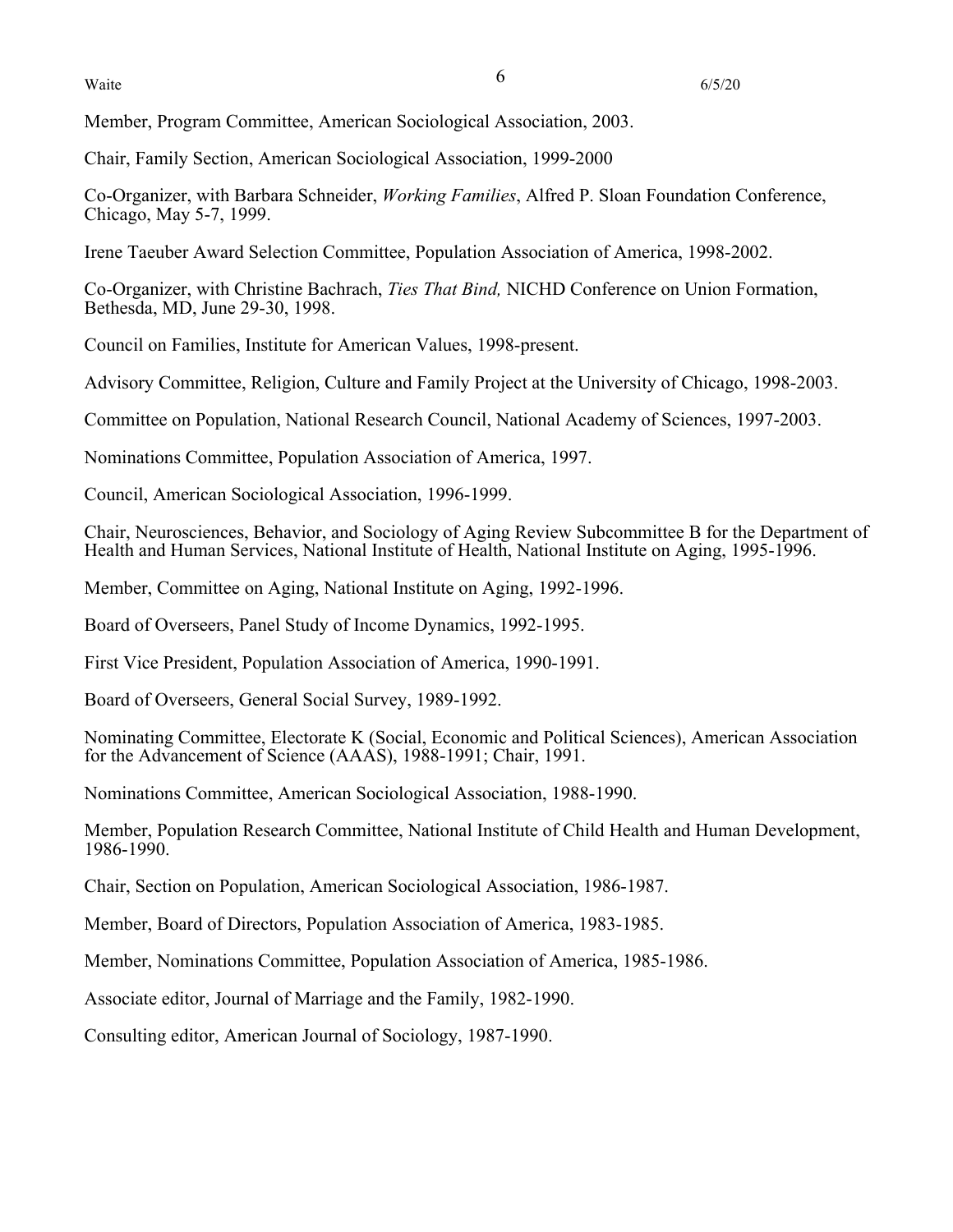# *Publications*

## **BOOKS:**

Waite, Linda J. and Thomas Plewes (Editors). 2013. *Perspectives on the Future of the Sociology of Aging.* Washington, DC: National Academies Press.

Waite, Linda J. (Editor). 2005. *Aging, Health, and Public Policy: Demographic and Economic Perspectives.* Supplement to *Population and Development Review* vol. 30. New York: Population Council.

Schneider, Barbara and Linda J. Waite (Editors). 2005. *Being Together, Working Apart: Dual-Career Families and the Work-Life Balance.* New York: Cambridge University Press.

Waite, Linda J. and Maggie Gallagher. 2000. *The Case for Marriage: Why Married People are Happier, Healthier, and Better Off Financially*. Doubleday.

Waite, Linda J., Christine Bachrach, Michelle Hindin, Elizabeth Thomson and Arland Thornton, (Editors). 2000. *Ties that Bind: Perspectives on Marriage and Cohabitation.* Aldine de Gruyter.

Goldscheider, Frances K., and Linda J. Waite. 1991. *New Families, No Families? The Transformation of the American Home*, University of California Press.

## **ARTICLES:**

## **Forthcoming/In Press**

- Waite, Linda J. and James Iveniuk. Forthcoming. "Ch. 10: Sexuality at Older Ages". In Deborah Carr and Ellen Idler, Eds., *Handbook of Aging and the Life Course.*
- Kotwal, Ashwin, Sei Lee, William Dale, John Boscardin, Linda Waite, Alexander K. Smith. Forthcoming. "Integration of an objective cognitive assessment into a prognostic index for 5-year mortality prediction." *Journal of the American Geriatric Society.*

## **Published**

- Wong, Jaclyn S., Hannah Breslau, Eloesa McSorley, Kristen Wroblewski, Melissa Howe, and Linda Waite. 2019. "The Social Relationship Context of Elder Mistreatment." *The Gerontologist.*
- Hawkley, L. C., Zheng, B., Hedberg, E. C., Huisingh-Scheetz, M., & Waite, L. 2019. Cognitive limitations in older adults receiving care reduces well-being among spousal caregivers. *Psychology and Aging.*
- Hsieh, Ning and Linda J. Waite. 2019. "Disability, Psychological Well-Being, and Social Interaction in Later Life in China" *Research on Aging.* First published online January 13. DOI: 10.1177/0164027518824049
- Iveniuk, James, and Linda Waite. 2018. "The Psychosocial Sources of Sexual Interest in Older Couples." *Journal of Social and Personal Relationships. Special Issue*. 35(4) 615–631. DOI: 10.1177/0265407517754148
- Ho, Erin, Louise Hawkley, William Dale, Linda Waite, and Megan Huisingh-Scheetz. 2018. "Social capital predicts accelerometry-measured physical activity among older adults in the U.S.: A crosssectional study in the National Social Life, Health, and Aging Project." *BMC Public Health, 18(804).* DOI: 10.1186/s12889-018-5664-6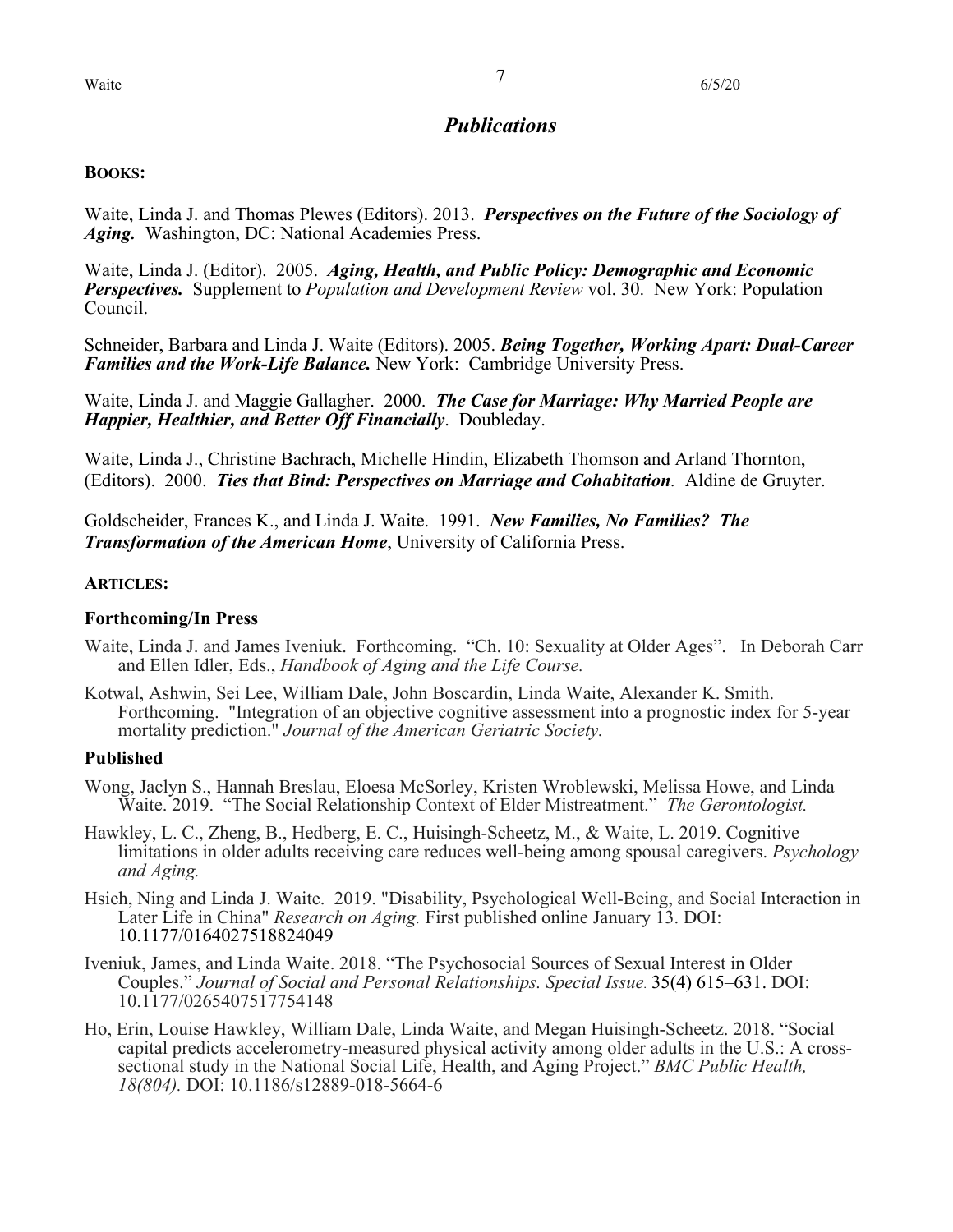- Waite, Linda J. 2018. "Social Well-Being and Health in the Older Population: Moving Beyond Social Relationships." National Academies of Sciences, Engineering, and Medicine. Pp. 99-130 in *Future Directions for the Demography of Aging: Proceedings of a Workshop*. Washington, DC: The National Academies Press. DOI: 10.17226/25064
- Weir, D., L. Waite, R. Wong, and V. Freedman. 2018. "New Measures and New Designs in Demography of Aging Research." National Academies of Sciences, Engineering, and Medicine. (2018). Future Directions for the Demography of Aging: Proceedings of a Workshop. Washington, DC: The National Academies Press. doi: https://doi.org/10.17226/25064.
- Dale, William, Joseph W. Shega, Ashwin A. Kotwal, Priya D. Sunkara, L. Phillip Schumm, David W. Kern, Martha K. McClintock, and Linda J. Waite. 2018. "Cognitive Function and Its Risk Factors among Older US Adults Living at Home." *Alzheimer Disease & Associated Disorders.* 32(3): 207- 13. DOI:10.1097/WAD.0000000000000241.
- Morgan, E., Schumm, P., McClintock, M., Waite, L., & Lauderdale, D. 2017. "Sleep characteristics and daytime cortisol levels in older adults." *Sleep*. 5(1): zsx043. DOI: 10.1093/sleep/zsx043.
- Huisingh-Scheetz, Megan, Kristen Wroblewski, Masha Kocherginsky, Elbert Huang, William Dale, Linda Waite, and Philip Schumm. 2018. "The Relationship Between Physical Activity and Frailty Among U.S. Older Adults Based on Hourly Accelerometry Data." *Journal of Gerontology: Series A*  73(5): 622-9. DOI: 10.1093/gerona/glx208
- Waite, Linda J. and Juyeon Kim. 2018. "Couple Relationships in Low-Fertility Settings." Pp. 133-148 in Dudley L. Poston, Jr., Samsik Lee and Hangon Kim (eds.). *Low Fertility Regimes and Demographic and Societal Change*. New York, NY: Springer Publishers. DOI: 10.1007/978-3-319- 64061-7\_8
- Lee, Haena, and Linda J. Waite. 2018. "Cognition in Context: The Role of Objective and Subjective Measures of Neighborhood and Household in Cognitive Functioning in Later Life," *The Gerontologist*, 58(1): 159-69. DOI: 10.1093/geront/gnx050
- Kocherginsky, Masha, Megan Huisingh-Scheetz, William Dale, Diane S. Lauderdale, and Linda J. Waite. 2017. "Measuring Physical Activity with Hip Accelerometry among U.S. Older Adults: How Many Days Are Enough?" *PLoS ONE,* 12(1): e0170082. DOI: 101371/journal.pone.0170082 PMCID: PMC5231361
- Wong, Jaclyn S., and Linda J. Waite. 2017. "Elder Mistreatment Predicts Later Physical and Psychological Health: Results from a National Longitudinal Study." *Journal of Elder Abuse and Neglect*, 29(1):15-42. DOI: 10.1080/08946566.2016.1235521 PMCID: PMC5322798
- Waite, Linda J.*,* James Iveniuk, Edward O. Laumann, and Martha McClintock. 2017. "Sexuality in Older Couples: Individual and Dyadic Characteristics." *Archives of Sexual Behavior,* 46(2): 605-18. DOI: 10.1007/s10508-015-0651-9 PMCID: PMC5554590
- Waite, Linda J, Kathleen Cagney, William Dale, Louise Hawkley, Elbert Huang, Diane Lauderdale, Edward O. Laumann, Martha McClintock, Colm A. O'Muircheartaigh, and L. Phillip Schumm. National Social Life, Health and Aging Project (NSHAP): Wave 3. ICPSR36873-v1. Ann Arbor, MI: Interuniversity Consortium for Political and Social Research [distributor], 2017-10-25. https://doi.org/10.3886/ICPSR36873.v1
- Wong, Jaclyn and Linda J. Waite. 2016. "Theories of Social Connectedness and Aging." Chapter 18 in V. L. Bengston & R. Settersten (Eds) *Handbook of Theories of Aging: Third Edition.* Springer Publishing Company: New York, NY.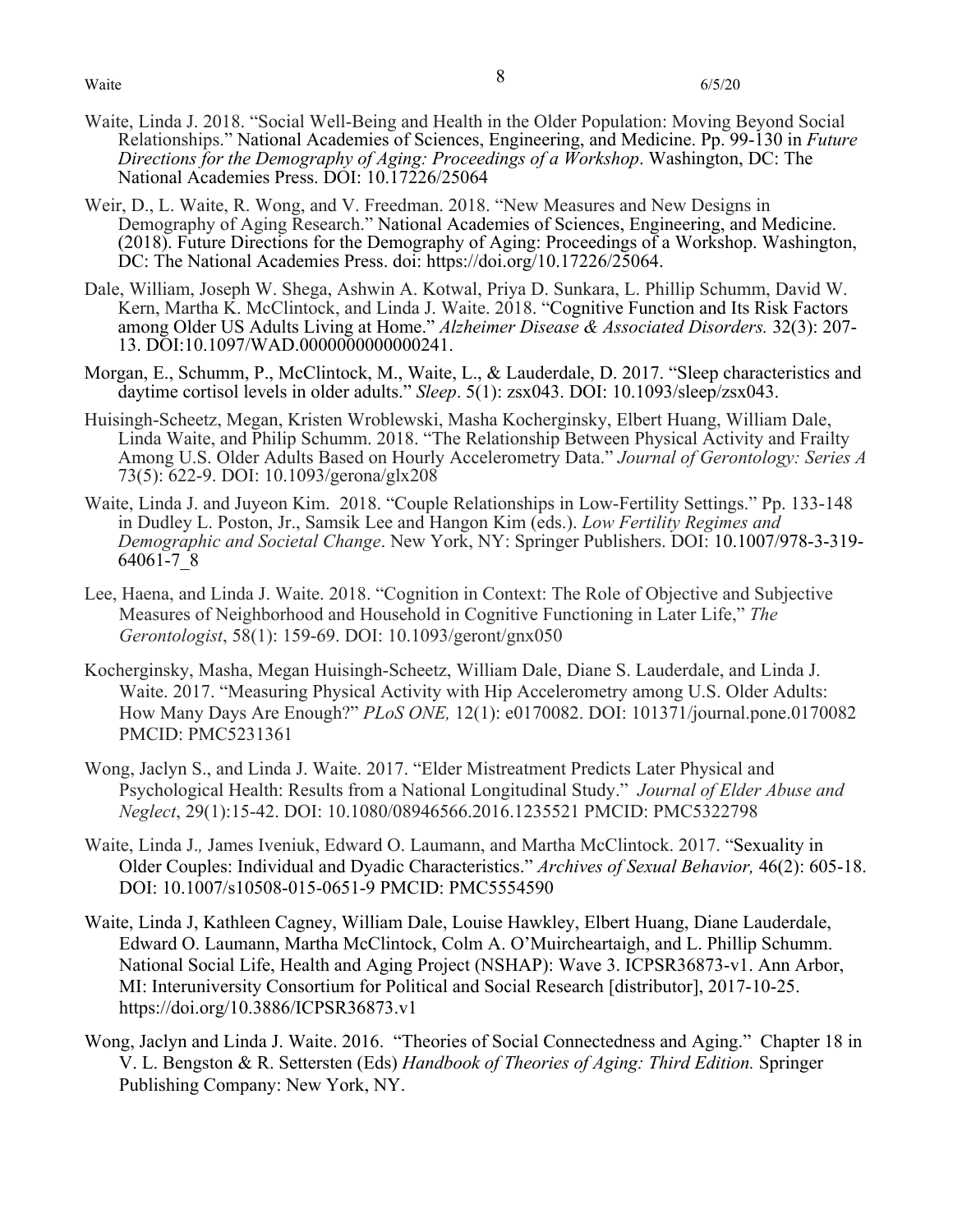- McClintock, Martha, William Dale, Edward O. Laumann and Linda J. Waite. 2016. "Empirical Redefinition of Comprehensive Health and Well-Being in the Older Adults in the US". *Proceedings of the National Academy of Sciences,* E3071-E3080*.* PMID: 27185911. DOI: 10.1073/pnas.1514968113 PMCID: PMC4896706
- Kotwal, Ashwin, Juyeon Kim, Linda J. Waite, and William Dale. 2016. "Social Function and Cognitive Status: Results from a US Nationally-Representative Survey of Older Adults." *Journal of General Internal Medicine,* 31(8):854-62*.* DOI: 10.1007/s11606-016-3696-0 PMCID: PMC4945567
- Liu, Hui, Linda J. Waite and Shannon Shen. 2016. "Diabetes Risk and Disease Management in Later Life: A National Longitudinal Study of the Role of Marital Quality." *Journals of Gerontology: Social Science,* 71(6):1070-80. DOI: 10.1093/geronb/gbw061 PMCID: PMC5067945
- Liu, Hui, Linda Waite, Shannon Shen, Donna Wang. 2016. "Is Sex Good for Your Health? A National Study on Partnered Sexuality and Cardiovascular Risk among Older Men and Women." *Journal of Health and Social Behavior,* 57(3):276-96. DOI: 10.1177/0022146516661597 PMCID: PMC5052677
- Huisingh-Scheetz, Megan, Masha Kocherginsky, L. Dugas , Carolyn Payne, William Dale, DE Conroy, Linda Waite. 2016. "Wrist Accelerometry in the Health, Functional, and Social Assessment of Older Adults." Letter to the Editor, *Journal of the American Geriatrics Society,* 64(4):889-91 DOI: 10.1111/jgs.14051. PMCID: PMC4843834
- Kotwal, Ashwin, Diane S. Lauderdale, Linda J. Waite, and William Dale. 2016. "Differences between husbands and wives in colonoscopy use: Results from a national sample of married couples." *Preventive Medicine,* 88: 46-52*.* DOI: 10.1016/j.ypmed.2016.03.011 PMCID: PMC5554589
- Chen, Jen-Hao, Linda J. Waite and Diane Lauderdale. 2016. "Social Participation and Older Adults' Sleep." *Social Science and Medicine,* 149: 164-73. DOI: 10.1016/j.socscimed.2015.11.045 PMCID: PMC4718773
- Lauderdale, Diane, Jen-Hao Chen, Lianne Kurina, Linda J. Waite, Ronald A. Thisted. 2016. "Sleep duration and health among older adults: associations vary by how sleep is measured." *Journal of Epidemiology and Community Health.* 70(4): 361-6. Epub 2015 Nov 3. DOI: 10.1136/jech-2015- 206109PMCID: PMC4788566
- Kurina, Lianne, Jen-Hao Chen, Diane Lauderdale, Ronald Thisted, Phil Schumm, Martha McClintock, Linda Waite. 2015. "Actigraphic sleep characteristics among older Americans." *Sleep Health,* 1(4): 285-92. DOI: 10.1093/gerona/glu144 PMCID: PMC5555167
- Kim, Juyeon and Linda J. Waite. 2016. "Complex Households and the Distribution of Multiple Resources in Later Life: Findings from a National Survey." *Research on Aging,* 38(2): 150-77. DOI: 10.1177/0164027515581421 PMCID: PMC4890975
- Chen, Jen-Hao, Linda J. Waite and Diane Lauderdale. 2015. "Marriage, Relationship Quality and Sleep among U.S. Older Adults." *Journal of Health and Social Behavior.* 56:356-377. DOI: 10.1177/0022146515594631 PMCID: PMC4677485
- Waite, Linda J. and Janet Xu. 2015. "Aging Policies for Traditional and Blended Families." *Public Policy & Aging Report, 25(3):* 88-93. DOI: 10.1093/ppar/prv015.
- Waite, Linda J. and Cameron Charme. 2015. "Sexuality over the Lifecourse." Pp. 840-5 in (J. Wright, Ed.) *Heterosexuality. International Encyclopedia for the Behavioral and Social Sciences, 2nd Edition.* Vol 21. Elsevier Ltd. DOI:10.1016/B978-0-08-097086-8.35028-0
- Kotwal. Ashwin A., L. Philip Schumm, David W. Kern, Martha K. McClintock, Linda J. Waite, Joseph W. Shega, Megan J. Huisingh-Scheetz, and William Dale. 2014. "Evaluation of a brief survey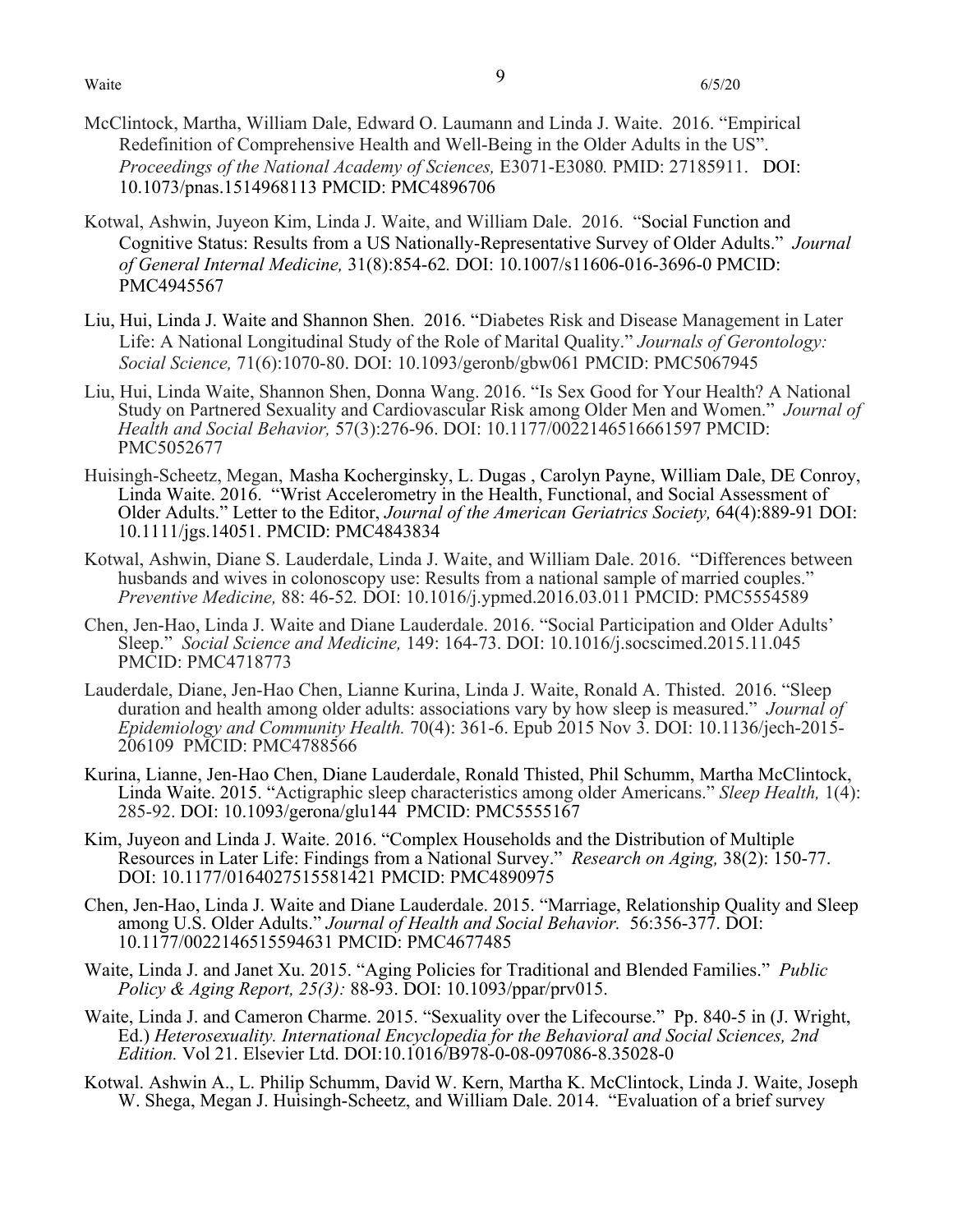Waite  $10$  6/5/20

instrument for assessing subtle differences in cognitive function among older adults." *Alzheimer Disease and Associated Disorders.* Published Online Oct 2014. DOI: 10.1097/WAD.0000000000000068 PMCID: PMC4789770

- Waite, Linda J., Kathleen Cagney, Benjamin Cornwell, William Dale, Elbert Huang, Edward O. Laumann, Martha McClintock, Colm A. O'Muircheartaigh, and L. Phillip Schumm. National Social Life, Health, and Aging Project (NSHAP): Wave 2 and Partner Data Collection. ICPSR34921-v1. Ann Arbor, MI: Inter-university Consortium for Political and Social Research [distributor], 2014- 04-29. doi:10.3886/ICPSR34921.v1
- Liu, Hui and Linda J. Waite. 2014. "Bad Marriage, Broken Heart? Age and Gender Differences in the Link between Marital Quality and Cardiovascular Risks among Older Adults." *Journal of Health and Social Behavior:* 55(4):403-423. DOI: 10.1177/0022146514556893 PMCID: PMC4325990
- Luo, Ye and Linda J. Waite. 2014. "Loneliness and Mortality in China." *Journals of Gerontology: Social Sciences.* 69 (4): 633-645. DOI:10.1093/geronb/gbu007 PMCID: PMC4049147
- Waite, Linda J., Edward O. Laumann, Wendy Levinson, Stacy Tessler Lindau, and Colm A. O'Muircheartaigh. National Social Life, Health, and Aging Project (NSHAP): Wave 1. ICPSR20541-v6. Ann Arbor, MI: Inter-university Consortium for Political and Social Research [distributor], 2014-04-30. doi:10.3886/ICPSR20541.v6
- Kim, Juyeon and Linda J. Waite. 2014. "Relationship Quality and Shared Activity in Marital and Cohabiting Dyads in the National Social Life, Health and Aging Project, Wave 2." *Journals of Gerontology: Social Sciences,* 69(Suppl 2): S64-S74. DOI:10.1093/geronb/gbu038 PMCID: PMC4303087
- Galinsky, Adena, Martha K. McClintock, and Linda J. Waite. 2014. "Sexuality and Physical Contact in National Social Life, Health, and Aging Project Wave 2." *Journals of Gerontology: Social Sciences,* 69(Suppl 2):S83-S98. DOI:10.1093/geronb/gbu072 PMCID: PMC4303093
- Iveniuk, James, Edward O. Laumann, Linda, J. Waite, Martha K. McClintock and Andrew Tiedt. 2014. "Personality measures in the National Social Life, Health and Aging Project." *Journals of Gerontology: Social Sciences,* 69(Suppl 2):S117-S124. DOI:10.1093/geronb/gbu073 PMCID: PMC4303096
- Lauderdale, Diane S., L. Philip Schumm, Lianne M. Kurina, Martha K. McClintock, Ronald A. Thisted, Jen-Hao Chen and Linda Waite. 2014. "Assessment of Sleep in the National Social Life, Health and Aging Project." *Journals of Gerontology: Social Sciences.* 69(Suppl 2):S125-33. DOI:10.1093/geronb/gbu092 PMCID: PMC4303091
- Vasilopoulos, Terrie, Ashwin Kotwal, Megan Huisingh-Scheetz, Linda Waite, Martha K. McClintock and William Dale. "Comorbidity and Chronic Conditions in the National Social Life, Health and Aging Project (NSHAP), Wave 2." *Journals of Gerontology: Social Sciences,* 69(Suppl 2): S154- 65. DOI:10.1093/geronb/gbu025. PMCID: PMC4303089
- Shega, Joseph W., Priya D. Sunkara, Ashwin Kotwal, David W. Kern, Sara L. Henning, Martha K. McClintock, L. Philip Schumm, Linda J. Waite and William Dale. "Measuring Cognition: The Chicago Cognitive Function Measure (CCFM) in the National Social Life, Health and Aging Project (NSHAP), Wave 2." *Journals of Gerontology: Social Sciences,* 69(Suppl 2): S166-76. DOI:10.1093/geronb/gbu106 PMCID: PMC4303105
- Huisingh-Scheetz, Megan, Masha Kocherginsky, L. Philip Schumm, Michal Engelman, Martha McClintock, William Dale, Elizabeth Magett, Patricia Rush and Linda Waite. 2014. "Geriatric Syndromes and Functional Status in NSHAP: Rationale, Measurement, and Preliminary Findings." *Journals of Gerontology: Social Sciences,* 69(Suppl 2): S177-S190. DOI:10.1093/geronb/gbu091 PMCID: PMC4303102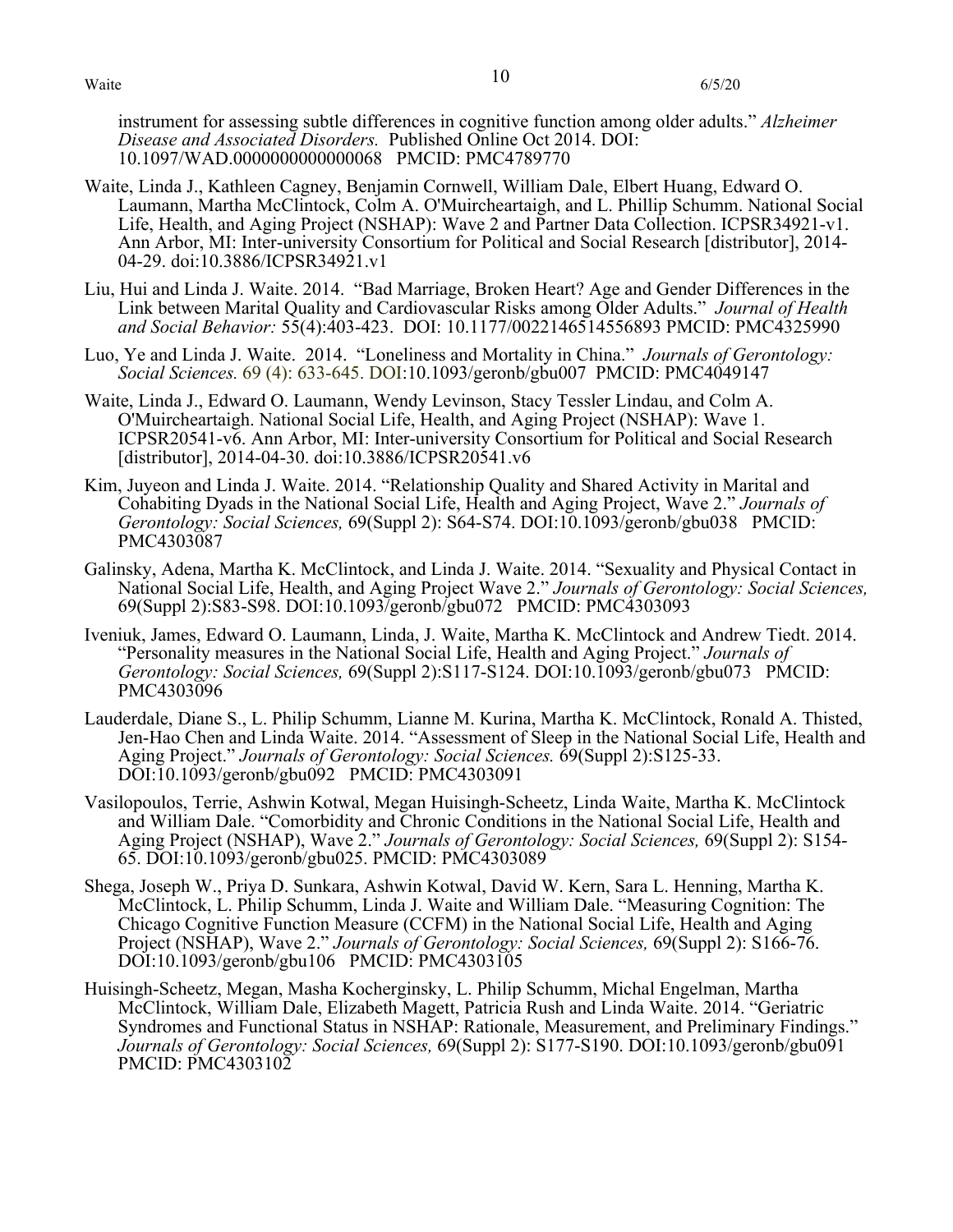- Chen, Jen-Hao, Linda Waite, Lianne M. Kurina, Ronald A. Thisted, Martha McClintock, and Diane S. Lauderdale, 2014. "Insomnia Symptoms and Actigraph-Estimated Sleep Characteristics in a Nationally Representative Sample of Older Adults" *Journals of Gerontology Series A: Biological Sciences and Medical Sciences*. DOI: 10.1093/gerona/glu144. First published online: September 8, 2014. PMCID: PMC4366601
- Wong, Jaclyn & Linda J. Waite. 2014. "Marriage, Social Networks and Health at Older Ages." *Journal of Population Ageing.* DOI: 10.1007/s12062-014-9110-y PMCID: PMC4531842
- Waite, Linda J., James, Iveniuk, & Edward O. Laumann, 2014. Social Connectedness at Older Ages: Implications for Health and Well-being. Pp. 202-231 in Agnew, C. R. & South, S. C. (Eds.), *Interpersonal relationships and health: Social and clinical psychological mechanisms.* New York: Oxford University Press.
- Waite, Linda J. and Jennifer Hanis-Martin. 2014. "Midlife" in William C. Cockerham, Robert Dingwall, and Stella R. Quah (Eds.), *The Encyclopedia of Health, Illness, Behavior, and Society*, Wiley-Blackwell.
- Galinsky, Adena and Linda J. Waite. 2014. "Sexual Activity and Psychological Health As Mediators of the Relationship Between Physical Health and Marital Quality." *Journals of Gerontology, Series B: Psychological Sciences and Social Sciences*, 69: 482-492. DOI: 10.1093/geronb/gbt165 PMCID: PMC3983915
- Iveniuk, James, Linda J. Waite, Edward O. Laumann, Martha McClintock, and Andrew Tiedt. 2014. "Marital Conflict in Older Couples: Positivity, Personality, and Health." *Journal of Marriage and Family*, 76(1): 130-144. PMCID: PMC4891625
- Kim, Juyeon and Linda J. Waite. 2013. "Family Structure and Financial Well-Being: Evidence from the Great Recession." Pp. 178-201 in K. Couch, M. Daly, and J. Zissimopoulos, (Eds.), *Lifecycle Events and Their Consequences: Job Loss, Family Change, and Declines in Health.* Palo Alto, Ca.: Stanford University Press.
- Kurina. Lianne Marie, Martha K. McClintock. Jen-Hao Chen, Linda J. Waite, Ronald A. Thisted, and Diane S. Lauderdale. 2013. "Sleep duration and all-cause mortality: a critical review of measurement and associations." *Annals of Epidemiology* 23(6):361-370. PMCID: PMC3660511
- York Cornwell, Erin and Linda J. Waite. 2012. "Social Network Resources and Management of Hypertension." *Journal of Health and Social Behavior.* 53:215-231. DOI: 10.1177/0022146512446832 PMCID: PMC3727627
- Luo, Ye, Louise Hawkley, Linda J. Waite, and John Cacioppo. 2012. "Loneliness, Health, and Mortality in Old Age: A National Longitudinal Study." *Social Science and Medicine.* 74:907-917. DOI: 10.1016/j.socscimed.2011.11.028 PMCID: PMC3303190
- Luo, Ye, Tracey A. LaPierre, Mary Elizabeth Hughes, and Linda J. Waite. 2012. "Grandparents Providing Care to Grandchildren: A Population-Based Study of Continuity and Change." *Journal of Family Issues.* 33(9): 1143-67. DOI: 10.1177/0192513X12438685
- Luo, Ye and Linda J. Waite. 2011. "Mistreatment and Psychological Well-Being among the Elderly: Exploring the Role of Psychosocial Resources and Deficits." *Journal of Gerontology: Social Sciences,* 66B(2):217-229. DOI: 10.1093/geronb/gbg096 PMCID: PMC3041976
- Das, Aniruddha, Edward O. Laumann, and Linda J. Waite. 2011. "Sexual Expression over the Life Course: Results from Three Landmark Surveys." Pp. 236-259 in L. Carpenter and J. Delamater (Eds.) *Sex for Life: From Virginity to Viagra, How Sexuality Changes Throughout our Lives.* New York: New York University Press.
- Waite, Linda J. 2010. "One Thing I Know: Sexuality Has No Expiration Date." *Contexts.* Summer. http://contexts.org/articles/summer-2010/sexuality-has-no-expiration-date/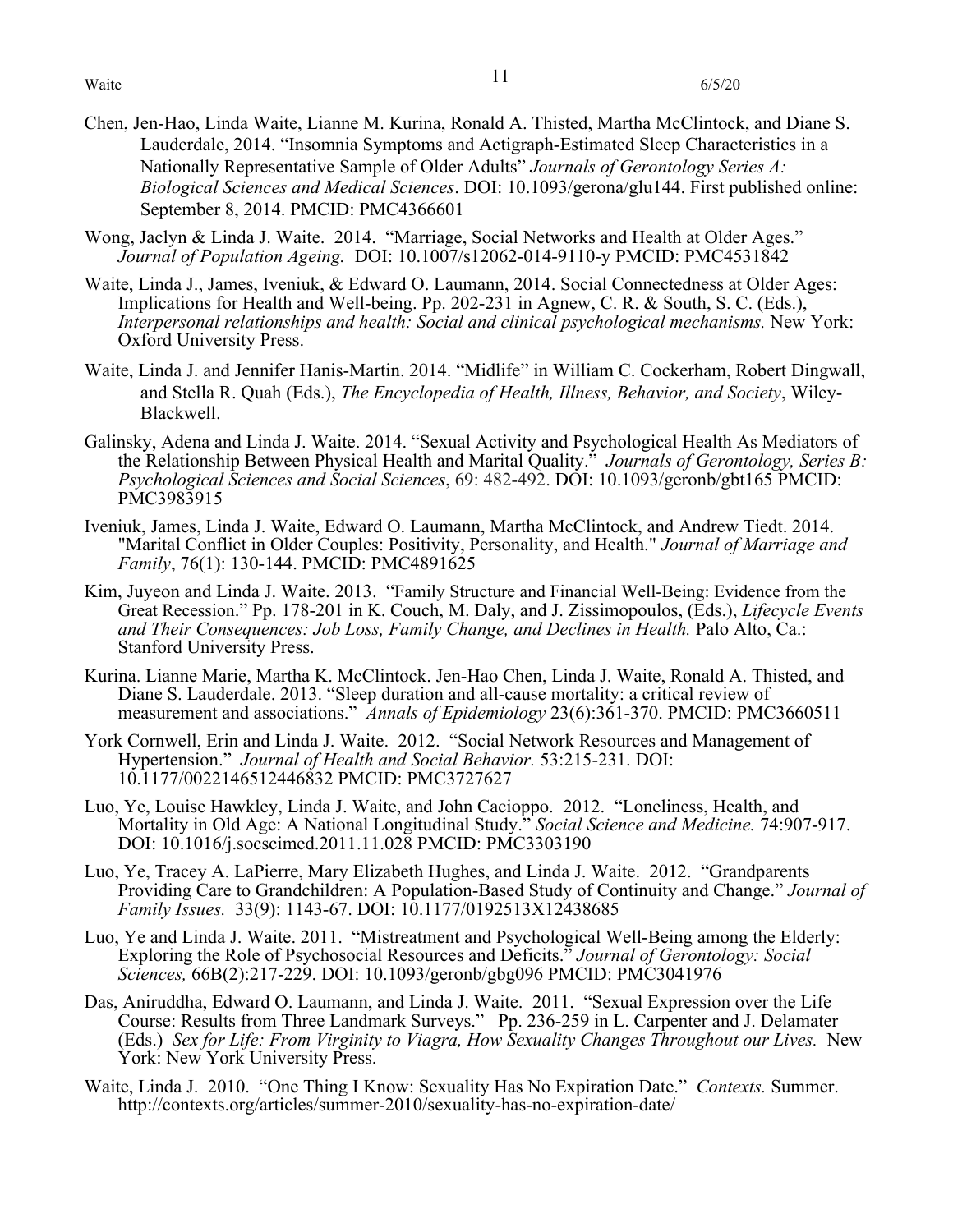- Waite, Linda J. and Aniruddha Das. 2010. "Families, Social Life and Well-Being at Older Ages." *Demography*, 47(Supplement): S87-S109*.* DOI: 10.1353/dem.2010.0009
- Lee, Yun Suk and Linda J. Waite. 2010. "How Appreciated do Wives Feel for the Housework They Do?" *Social Science Quarterly,* 91(2): 476-492. DOI: 10.1111/j.1540-6237.2010.00703.x
- Waite, Linda J. and Alisa C. Lewin. 2010. "Religious Intermarriage and Conversion in the United States: Patterns and Changes over Time." Pp. 148-163 in Ellison, C., and R. Hummer (Coeditors). *Religion, Families, and Health in the United States: New Directions in Population-Based Research*. New Brunswick, NJ:Rutgers University Press.
- Hughes, Mary Elizabeth and Linda J. Waite. 2009. "Marital Biography and Health at Midlife." *Journal of Health and Social Behavior,* 50(3): 344-358. PMCID: PMC19711810.
- Waite, Linda J. 2009. "The Changing Family and Aging Populations." *Population and Development Review,* 35(2):341-346.
- Waite, Linda J., Edward O. Laumann, Aniruddha Das, L. Philip Schumm. 2009. "Sexuality: Measures of Partnerships, Practices, Attitudes, and Problems in the National Social Life, Health and Aging Study." *Journals of Gerontology: Social Sciences.* 64B(S1): i56-i66. DOI: 10.1093/geronb/gbp038 PMCID: PMC2763521.
- Cornwell, Erin York and Linda J. Waite. 2009. "Measuring Social Isolation among Older Adults Using Multiple Indicators from the NSHAP Study." *Journals of Gerontology: Social Sciences.*  64B(S1):i38-i46. DOI: 10.1093/geronb/gbp037 PMCID: PMC2800811.
- Cornwell, Erin York and Linda J. Waite. 2009. "Social Disconnectedness, Perceived Isolation, and Health among Older Adults." *Journal of Health and Social Behavior.* 50:31-48. PMCID: PMC2756979.
- Waite, Linda J. 2009. "Marriage." Pp. 2:256-265 in D. Carr, R. Crosnoe, M.E. Hughes, and A. Pienta (Eds.) *Encyclopedia of the Life Course and Human Development.* Farmington Hills, MI:Gage.
- Waite, Linda J., Edward O. Laumann, and Aniruddha Das. 2009. "Sexual Activity, Later Age." Pp. 3:362-366 in D. Carr, R. Crosnoe, M.E. Hughes, and A. Pienta (Eds.), *Encyclopedia of the Life Course and Human Development.* Farmington Hills, MI:Gage.
- Waite, Linda J. 2009. "Marital History and Well-Being at Older Ages." Pp. 691-704 in P. Uhlenberg (Ed.), *International Handbook of the Demography of Aging*. Springer-Verlag.
- Waite, Linda J., Ye Luo, and Alisa Lewin. 2009. "Marital Happiness and Marital Stability: Consequences for Psychological Well-Being." *Social Science Research.* 38:201-212.
- Hawkley, Louise C., Mary Elizabeth Hughes, Linda J. Waite, Christopher M. Masi, Ronald A. Thisted, John T. Cacioppo. 2008. "From Social Structural Factors to Perceptions of Relationship Quality and Loneliness: The Chicago Health, Aging, and Social Relations Study." *Journals of Gerontology: Social Sciences.* 63B (6):S375-S384. PMCID: PMC2769562.
- Laumann, Edward O., Linda J. Waite, and Aniruddha Das. 2008. "Sexual Dysfunction among Older Adults: Prevalence and Risk Factors from a Nationally Representative U.S. Probability Sample of Men and Women 57 to 85 Years of Age." *Journal of Sexual Medicine* 5(10):2300-2312*.* PMCID: PMC2756968.
- Laumann, Edward O., Sara Leitsch, and Linda J. Waite. 2008. "Elder Mistreatment in the U.S.: Prevalence Estimates from a Nationally-Representative Study." *Journals of Gerontology:Social Sciences.* 63B(4):S248-S254. PMCID: PMC2756833.
- Waite, Linda J. and Melissa Kenney Howe. 2008. "The Family." Pp. 309-340 in James Q. Wilson and Peter H. Schuck (Eds.), *Understanding America*. New York: PublicAffairs.
- Cacioppo, John T., Louise C. Hawkley, Ariel Kalil, M.E. Hughes, Linda Waite, and Ronald A. Thisted. 2008. "Happiness and the Invisible Threads of Social Connection: The Chicago Health, Aging, and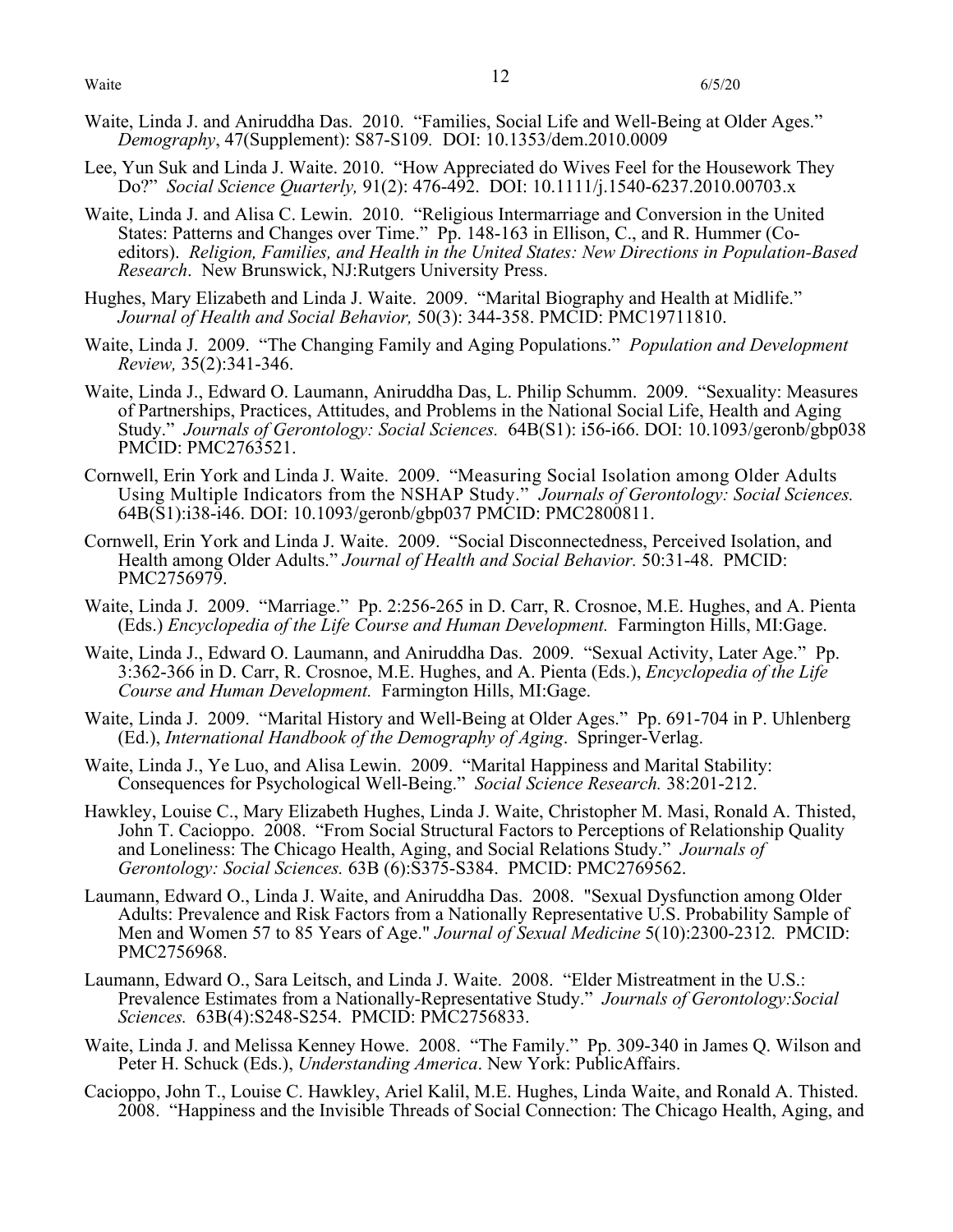Waite  $\frac{13}{6/5/20}$ 

Social Relations Study." Pp. 195-219 in M. Eid and R. Larsen (Eds.), *The Science of Subjective Well-Being.* New York:Guilford.

- Lindau, Stacy Tessler, Philip Schumm, Edward O. Laumann, Wendy Levinson, Colm A. O'Muircheartaigh, and Linda J. Waite. 2007. "A National Study of Sexuality and Health Among Older Adults in the U.S." *New England Journal of Medicine.* 357(8):762-774. DOI: 10.1056/NEJMoa067423. PMCID: PMC2426743.
- Hughes, Mary Elizabeth, Linda J. Waite, Tracey La Pierre, and Ye Luo. 2007. "All in the Family: The Impact of Caring for Grandchildren on Grandparents' Health." *Journal of Gerontology: Social Science.* 62:S108-S119. PMCID: PMC2562755.
- Hughes, Mary Elizabeth and Linda J. Waite. 2007. "The Aging of the Second Demographic Transition." Pp. 179-211 in K. W. Schaie and P. Uhlenberg (Eds.), *Social Structures: The Impact of Demographic Changes on the Well-Being of Older Persons.* New York:Springer.
- Cacioppo, John T., Mary Elizabeth Hughes, Linda J. Waite, Louise C. Hawkley, and Ronald A. Thisted. 2006. "Loneliness as a Specific Risk Factor for Depressive Symptoms:Cross-Sectional and Longitudinal Analyses." *Psychology and Aging.* 21(1):140-151.
- Stolzenberg, Ross M. and Linda J. Waite. 2006. "How Do Family And Work Affect Health and Well-Being?: Marriage, Divorce and Paid Employment." In S. Bianchi (Ed.), *Work, Family, Health, and Well-Being*. Hillsdale, New Jersey: Lawrence Erlbaum Associates.
- Waite, Linda J. 2005. "The Demographic Face of the Elderly." Pp. 3-18 in L. Waite (Ed.) *Aging, Health, and Public Policy: Demographic and Economic Perspectives.* Supplement to *Population and Development Review* vol. 30. New York: Population Council. PMCID: PMC2614322.
- Luo, Ye and Linda J. Waite. 2005. "The Impact of Childhood and Adult SES on Physical, Mental, and Cognitive Well-Being in Later Life." *Journal of Gerontology: Social Science.* 60B(2):S93-S101. PMCID: PMC2505177.
- Lee, Yun-Suk and Linda J. Waite. 2005. "Husbands' and Wives' Time Spent on Housework: A Comparison of Measures." *Journal of Marriage and the Family,* 67(2):328-336.
- Schneider, Barbara and Linda J. Waite. 2005. "Timely and Timeless: Working Parents and Their Children. Forthcoming in S. Bianchi (Ed.), *Work, Family, Health, and Well-Being*. Hillsdale, New Jersey: Lawrence Erlbaum Associates.
- Waite, Linda J. 2005. "Marriage and Family." Pp. 87-108 in D. Poston and M. Micklin, (Eds.) *Handbook of Population.* Kluwer Academic/Plenum.
- Waite, Linda J. and William Doherty. 2005. "Marriage and Responsible Fatherhood: The Social Science Case and Thoughts About a Religious Case." Pp. 143-167 in S. Tipton and J. Witte, Jr. (Eds.), *The Modern Family in Interdisciplinary Perspective.* Washington, D.C.: Georgetown University Press.
- Hughes, Mary Elizabeth, Linda J. Waite, Louise C. Hawkley and John T. Cacioppo. 2004. "A Short Scale for Measuring Loneliness in Large Surveys: Results from Two Population-Based Studies." *Research on Aging.* 26(6):655-672.
- Hughes, Mary Elizabeth and Linda J. Waite. 2004. "The American Family as a Context for Healthy Ageing." Pp. 176-189 in Sarah Harper (Ed.), *Families in an Ageing Societies: A Multidisciplinary Approach.* Oxford: Oxford University Press.
- Kurina, Lianne M., Barbara Schneider and Linda J. Waite. 2004 "Stress, Symptoms of Depression and Anxiety, and Cortisol Patterns in Working Parents." *Stress and Health*. 20:53-63.
- Waite, Linda J. 2004. "Divorce and Health." Pp. 259-261 in N. Anderson (Ed.), *Encyclopedia of Health and Behavior.* Thousand Oaks, Calif.: Sage.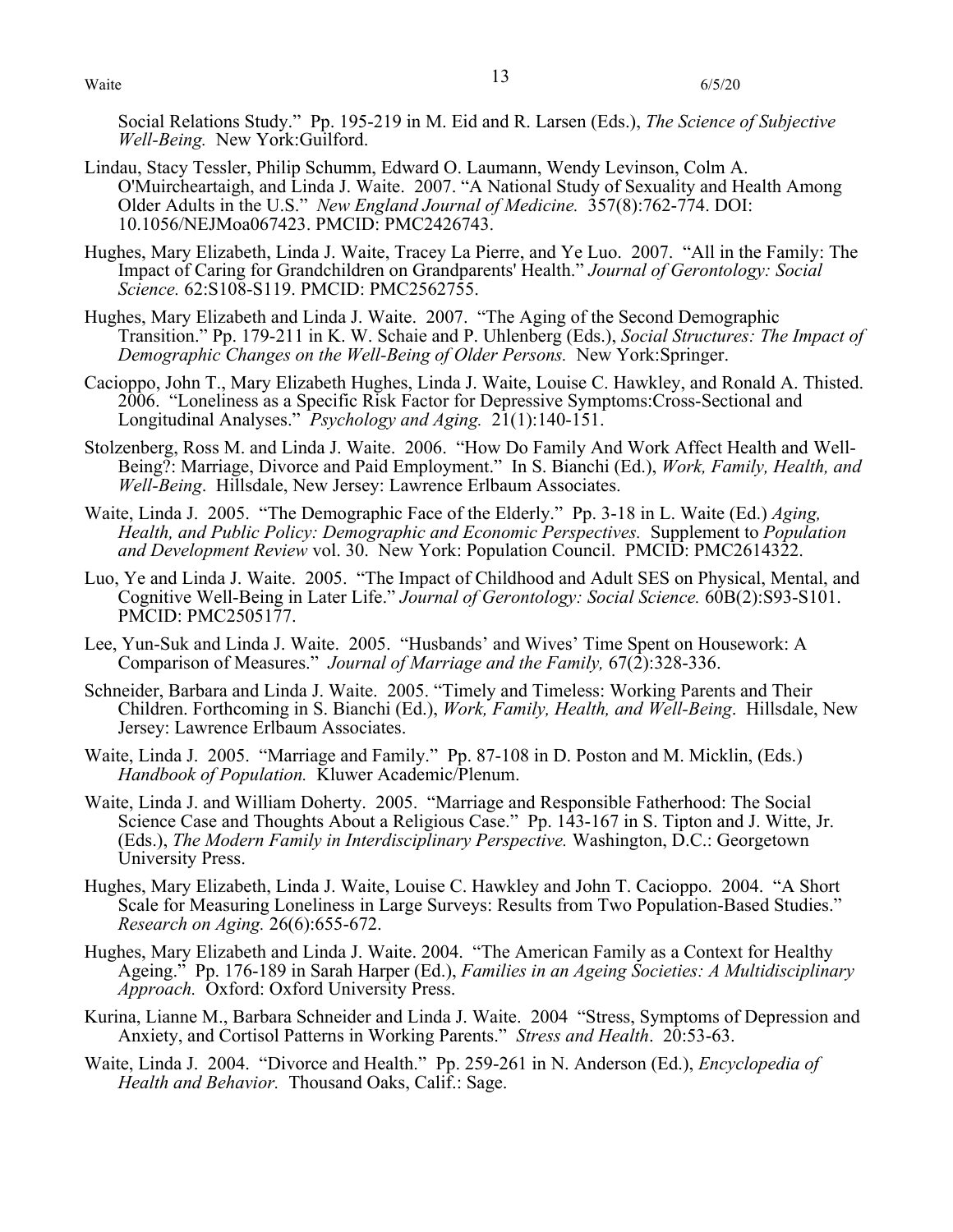- Lindau, Stacy Tessler, Edward O. Laumann, Wendy Levinson, and Linda J. Waite. 2003. "Synthesis of Scientific Disciplines in Pursuit of Health: The Interactive Biopyschosocial Model." *Perspectives in Biology and Medicine.* 46(3):S74-S86.
- Lee, Yun-Suk, Barbara Schneider and Linda J. Waite. 2003. "Children and Housework: Some Unanswered Questions." Pp. 105-125 in K. B. Rosier (Ed.), *Social Studies of Children and Youth,* vol. 9. Stamford Conn: JAI Press Inc./ Ablex Publishing Corp.
- Waite, Linda J. 2003. "Marriage." Pp. 621-625 in P. Demeny and G. McNicoll (Eds.), *Encyclopedia of Population.* New York: Macmillan Reference USA.
- Waite, Linda J. and Evelyn Lehrer. 2003. "Religion and Marriage: A Comparative Analysis of the Ties that Bind." *Population and Development Review.* 29:255-276.
- Waite, Linda J. 2002. "The American Jewish Family: What We Know, What We Need to Know." *Contemporary Jewry* 23:35-63.
- Hughes, Mary Elizabeth and Linda J. Waite. 2002. "Health in Household Context: Living Arrangements and Health in Late Middle Age." *Journal of Health and Social Behavior.* 43:1-21.
- Marchena, Elaine and Linda J. Waite. 2002."Re-assessing Family Goals and Attitudes in Late Adolescence: The Effects of Natal Family Experiences and Early Family Formation." Pp. 97-127 in R. Lesthaeghe (Ed.), *Meaning and Choice: Value Orientations and Life Course Decisions.* Brussels: The Netherlands Interdisciplinary Demographic Institute.
- Waite, Linda J. 2002. "Marriage and the Dual-Career Family." *International Encyclopedia for the Behavioral and Social Sciences.* Elsevier.
- Waite, Linda J. 2002. "Family as Organization." *International Encyclopedia for the Behavioral and Social Sciences.* Elsevier.
- Waite, Linda J. and Mark Nielsen. 2001. "The Rise of the Dual-Worker Family: 1963-1997." Pp. 23- 41 in R. Hertz and N. Marshall (Eds.), *Women and Work in the Twentieth Century.* University of California Press.
- Waite, Linda J. and Kara Joyner. 2001. "Emotional Satisfaction and Physical Pleasure in Sexual Unions: Time Horizon, Sexual Behavior and Sexual Exclusivity." *Journal of Marriage and the Family.* 63:247-264.
- Waite, Linda J. and Kara Joyner. 2001*. "*Emotional and Physical Satisfaction with Sex in Married, Cohabiting and Dating Sexual Unions: Do Men and Women Differ?" Pp. 239-269 in E. O. Laumann and R. T. Michael, (Eds.) *Sex, Love, and Health in America: Private Choices and Public Policies.* Chicago, IL: University of Chicago Press.
- Waite, Linda J. 2000. "The Family as a Social Organization: Key Ideas for the 21<sup>st</sup> Century." *Contemporary Sociology* May, Vol 29 no 3.
- Waite, Linda J. 2000. "Trends in Men's and Women's Well-Being in Marriage," pp. 368-392 in L. Waite, C. Bachrach, M. Hindin, E. Thomson and A. Thornton, (Eds.) *Ties that Bind: Perspectives on Marriage and Cohabitation.* New York: Aldine de Gruyter.
- Waite, Linda J. 2000. "Cohabitation: A Communitarian Perspective," pp. in M. K. Whyte, (Ed., with contributions by D. Browning and W. Doherty) *Strengthening American Marriages: A Communitarian Perspective*. Rowman & Littlefield.
- Waite, Linda J. 2000. "The Negative Effects of Cohabitation." *The Responsive Community.* 10(1):31- 38*.*
- Brien, Michael, Lee A. Lillard and Linda J. Waite. 1999. "Interrelated Family-building Behaviors: Cohabitation, Marriage, and Non-marital Conception." *Demography,* 36:535-552.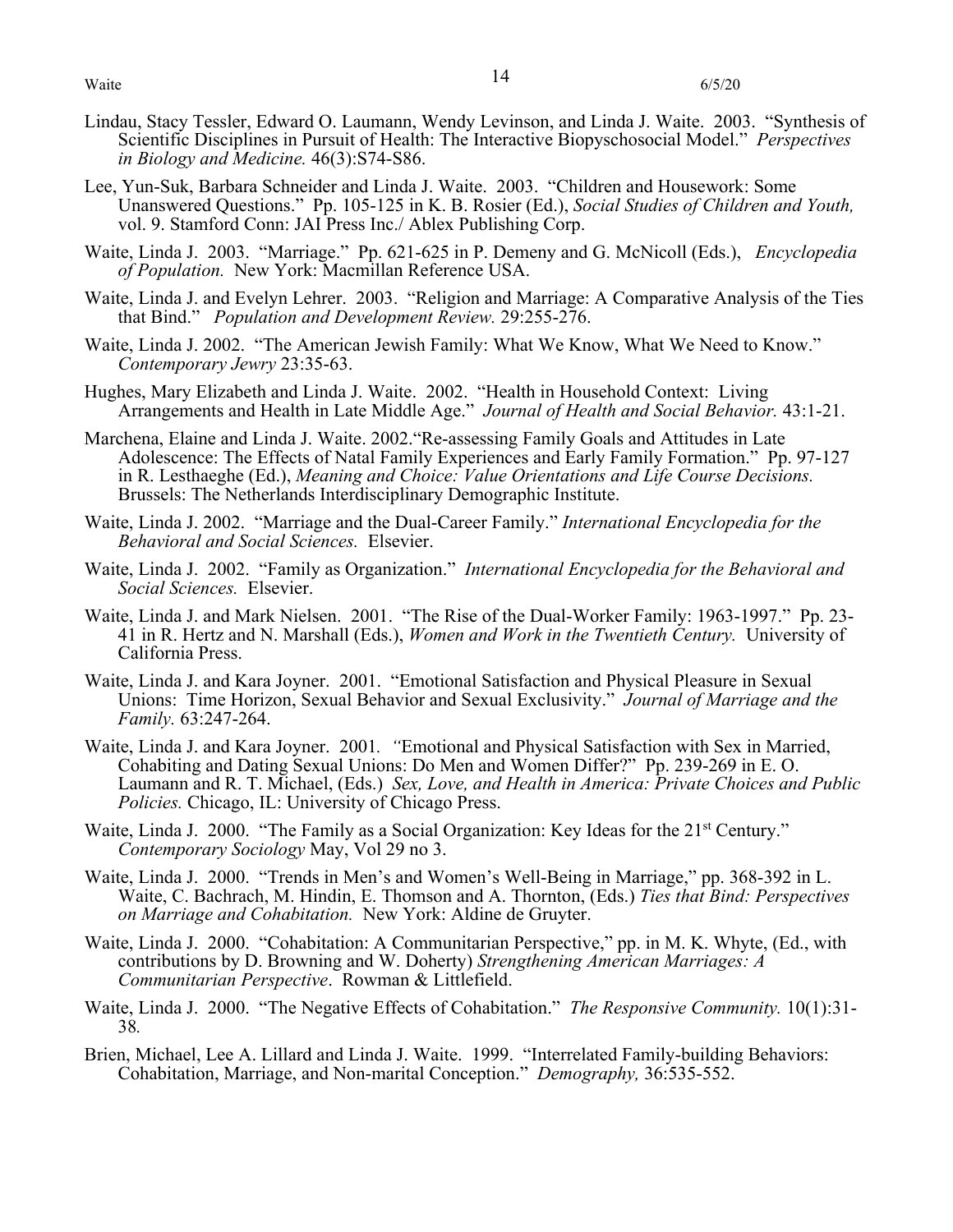- Waite, Linda J. and Mary Elizabeth Hughes. 1999. "At Risk on the Cusp of Old Age: Living Arrangements and Functional Status Among Black, White and Hispanic Adults." *Journal of Gerontology: Social Sciences,* 54B(3):S136-S144*.*
- Waite, Linda J. 1999. "The Importance of Marriage is Being Overlooked." *USA Today,* 127: 46-48.
- Hardy, Melissa, and Linda J. Waite. 1997. "Doing Time: Reconciling Biography with History in the Study of Social Change." Pp. 1-21 in M. Hardy (Ed.), *Studying Aging and Social Change: Conceptual and Methodological Issues.* Thousand Oaks, CA: Sage.
- Goldscheider, Francis K. and Linda J. Waite. 1998. "Children's Share in Household Tasks." Ch. 9 in *New Families, No Families: The Transformation of the American Home*. Reprinted in K. V. Hansen & A. I. Garey (Eds.), *Families in the U.S.: Kinship and Domestic Politics* (pp. 809-817). Philadelphia: Temple University Press.
- Waite, Linda J., and Judith Sheps Friedman. 1997. "The Impact of Religious Upbringing and Marriage Markets On Jewish Intermarriage," *Contemporary Jewry* 18:1-23.
- Waite, Linda J. 1996. "The Demographic Face of America's Elderly," Guest Editorial, *Inquiry* 33:220- 224.
- Waite, Linda J. 1996. "Social Science Finds: Marriage Matters," *The Responsive Community* 6:26-36.
- Johansen, Anne, Arleen Liebowitz, and Linda J. Waite. 1996. "The Importance of Child Care Characteristics to Choice of Care." *Journal of Marriage and the Family* 58:759-772.
- Clarkberg, Marin, Ross M. Stolzenberg, and Linda J. Waite. 1995. "Attitudes, Values, and the Entrance into Cohabitational Unions." *Social Forces* 74:609-632.
- Waite, Linda J. 1995. "Does Marriage Matter?" *Demography* 32:483-508.
- Lillard, Lee A., Michael J. Brien, and Linda J. Waite. 1995. "Pre-Marital Cohabitation and Subsequent Marital Dissolution: A Matter of Self-Selection? *Demography* 32:437-458.
- Stolzenberg, Ross M., Mary Blair-Loy, and Linda J. Waite. 1995. "Religious Participation over the Life Course: Age and Family Life Cycle Effects on Church Membership." *American Sociological Review* 60:84-103.
- Lillard, Lee A., and Linda J. Waite. 1995. "Til Death Do Us Part: Marital Disruption and Mortality." *American Journal of Sociology* 100:1131-1156.
- Yoon, Young-Hee, and Linda J. Waite. 1994. "Converging Employment Patterns of Black, White, and Hispanic Women: Return to Work After First Birth." *Journal of Marriage and the Family* 56:209- 217.
- Lillard, Lee A., and Linda J. Waite. 1993. "A Joint Model of Marital Childbearing and Marital Disruption." *Demography* 30:653-682.
- Silverstein, Merril, and Linda J. Waite. 1993. "Are Blacks More Likely than Whites to Receive and Provide Social Support in Middle and Old Age? Yes, No and Maybe So." *Journal of Gerontology: Social Science* 48:S212-S222.
- Waite, Linda J., and Frances K. Goldscheider. "Work in the Home: The Productive Context of Family Relationships," pp. 267-300 in Scott J. South and Stewart E. Tolnay, (eds.) *The Changing American Family: Sociological and Demographic Perspectives*, Westview Press, 1992.
- Leibowitz, Arleen, Jacob A. Klerman, and Linda J. Waite. 1992. "Employment of New Mothers and Child Care Choice." *The Journal of Human Resources* 27:112-133; also published as N-3392- NICHD, The RAND Corporation, 1992.
- Waite, Linda J., and Scott Harrison. 1992. "Keeping in Touch: How Women in Mid-Life Allocate Social Contacts Among Kith and Kin." *Social Forces* 70:637-654.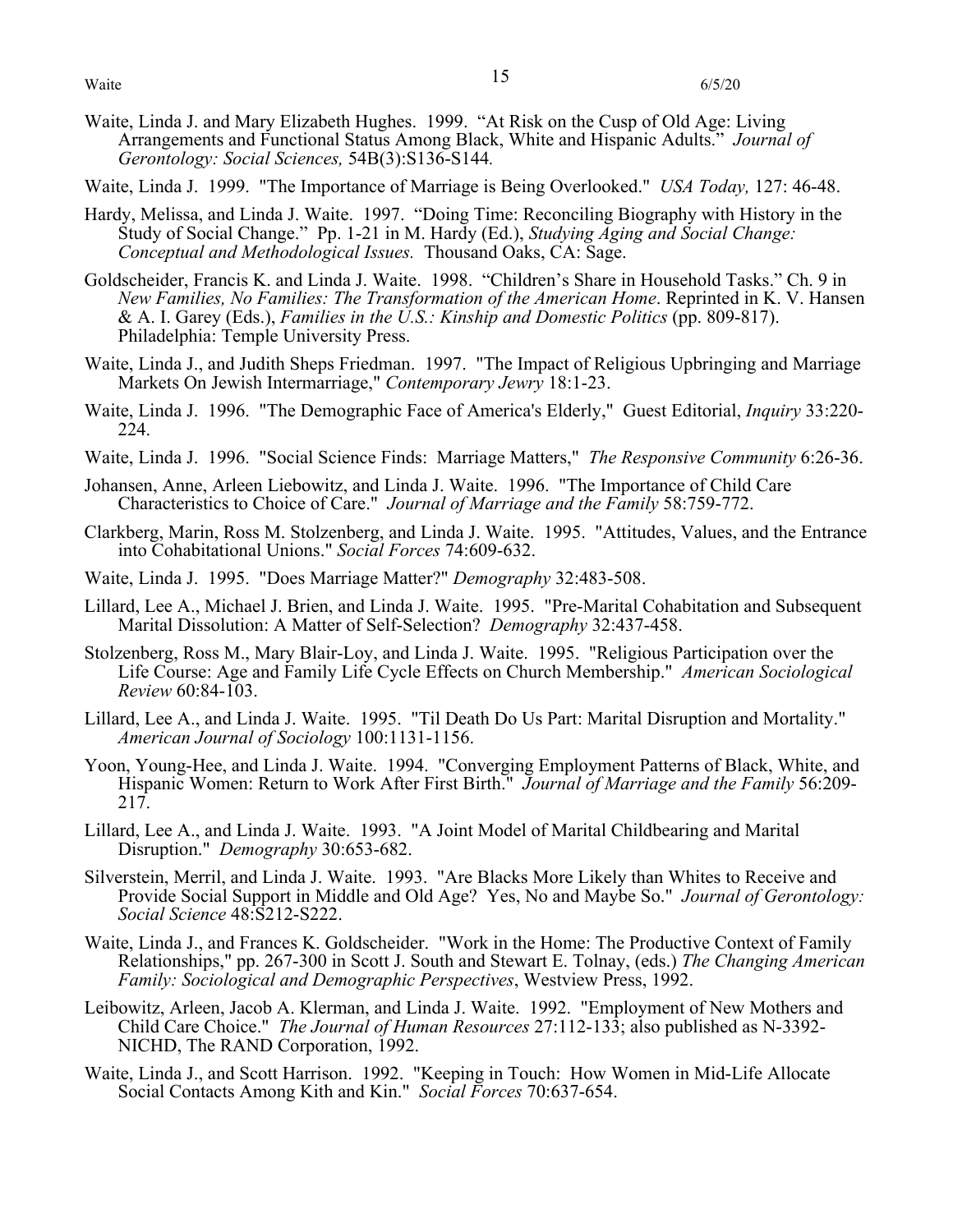- Desai, Sonalde, and Linda J. Waite. 1991. "Women's Employment During Pregnancy and After the First Birth: Occupational Characteristics and Work Commitment." *American Sociological Review* 56:551-566; also published as N-3353-NICHD, The RAND Corporation, 1991.
- Waite, Linda J., Arleen Leibowitz, and Christina Witsberger. 1991. "What Parents Pay For: Quality of Child Care and Child Care Costs." *Journal of Social Issues* 47: 33-48; also published as N-3378- NICHD, The RAND Corporation, 1991.
- Waite, Linda J., and Lee A. Lillard. 1991. "Children and Marital Disruption." *American Journal of Sociology* 96:930-953; also published as N-3315-NICHD, The RAND Corporation, 1991.
- Lillard, Lee A., and Linda J. Waite. 1989. "Panel Versus Retrospective Data on Marital Histories: Lessons from the PSID." Pp. 243-253 in *Individuals and Families in Transition: Understanding Change Through Longitudinal Data*, U.S. Bureau of the Census.
- Johansen, Anne, Arleen Leibowitz, and Linda J. Waite. 1988. "Child Care and Children's Illness." *American Journal of Public Health* 78:1175-1177; also published as N-2865-NICHD, The RAND Corporation, November 1988.
- Leibowitz, Arleen, Linda J. Waite, and Christina Witsberger. 1988. "Child Care for Preschoolers: Differences by Child's Age." *Demography* 25:205-220; also published as N-2855-NICHD, The RAND Corporation, October 1988.
- Abrahamse, Allan, Peter Morrison, and Linda J. Waite. 1988. "Teens Who Would Be Single Mothers." *Family Planning Perspectives* 20:13-18; also published as N-2707-HHS/NICHD, The RAND Corporation, February 1988.
- Morgan, S. Philip, and Linda J. Waite. 1987. "Parenthood and the Attitudes of Young Adults." *American Sociological Review* 52:541-547; also published as N-2676- NICHD, The RAND Corporation, August 1987.
- Goldscheider, Frances K., and Linda J. Waite. 1987. "Nestleaving Patterns and the Transition to Marriage for Young Men and Women." *Journal of Marriage and the Family* 49:507-516.
- Waite, Linda J., and Scott Harrison. 1987. "Mature Women's Kin Availability and Contact." *Sociology and Social Research* 71:266-270; also published as N-2695-NICHD, The RAND Corporation, November 1987.
- Berryman, Sue E., and Linda J. Waite. 1987. "Young Women's Choice of Nontraditional Occupations." Pp. 115-135 in C. Bose and G. Spitze (eds.), *Ingredients for Women's Employment Policy*, State University of New York Press.
- Waite, Linda J., and Sue E. Berryman. 1986. "Job Stability of Young Women in Traditional and Nontraditional Occupations: Evidence from the Military and Civilian Sectors." *American Journal of Sociology* 92:568-595.
- Waite, Linda J., Frances K. Goldscheider, and Christina Witsberger. 1986. "Nonfamily Living and the Erosion of Traditional Family Orientations Among Young Adults." *American Sociological Review* 51:541-554; also published as N-2528-NICHD, The RAND Corporation, August 1986.
- Waite, Linda J., Gus W. Haggstrom, and David E. Kanouse. 1986. "The Effects of Parenthood on the Career Orientation and Job Characteristics of Young Adults." *Social Forces* 65:43-73; also published as N-2576-NICHD, The RAND Corporation, September 1986.
- Goldscheider, Frances K., and Linda J. Waite. 1986. "Sex Differences in Entry into Marriage." *American Journal of Sociology* 92:91-109; also published as N-2544- NICHD, The RAND Corporation, July 1986.
- Waite, Linda J., Ronald R. Rindfuss, and Dennis De Tray. 1986. "Women's Expectations for Children's Schooling in Malaysia." *Journal of Marriage and the Family* 48:527-535.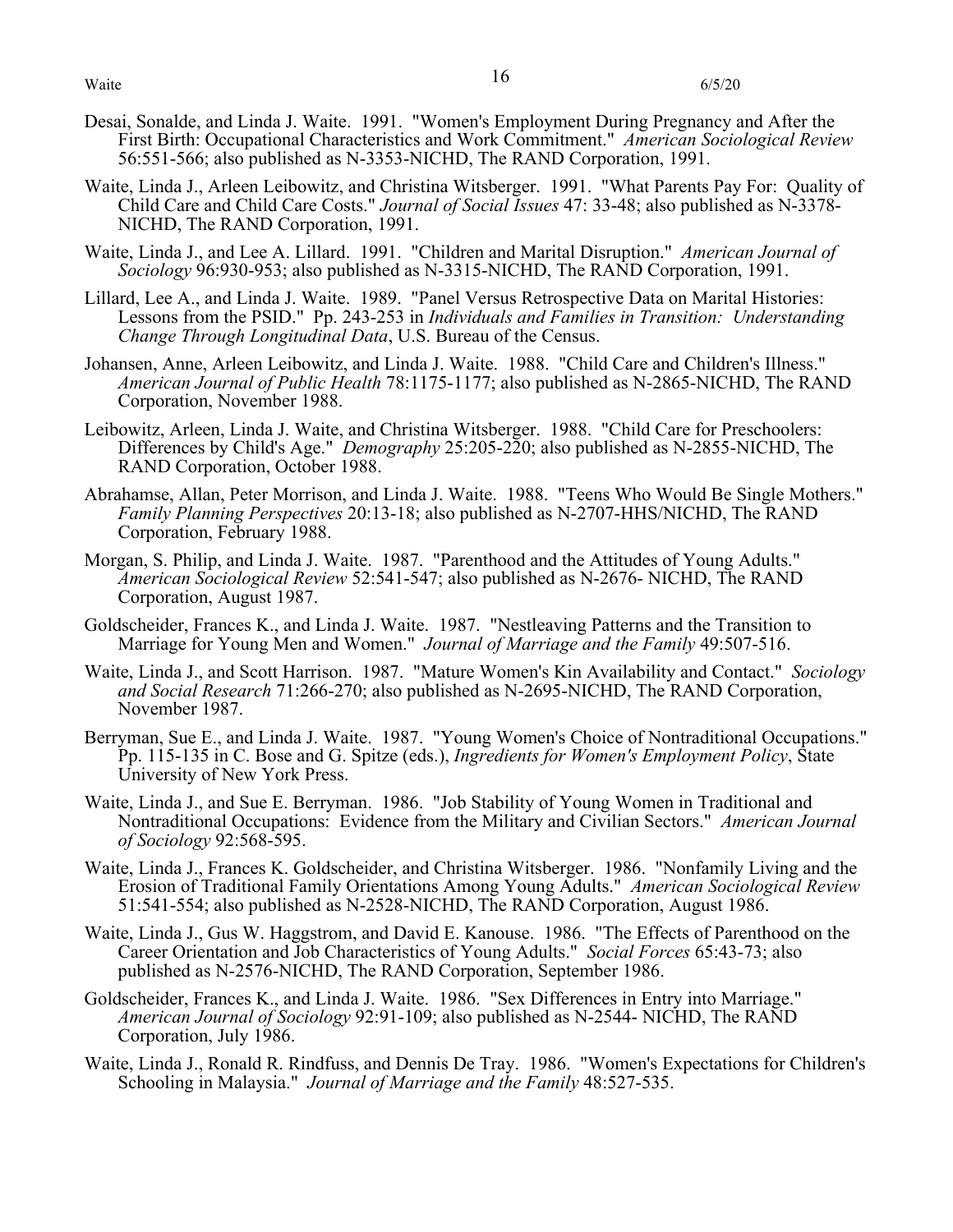- Waite, Linda J., Gus W. Haggstrom, and David E. Kanouse. 1985. "The Consequences of Parenthood for the Marital Stability of Young Adults." *American Sociological Review* 50:850-857; also published as N-2489-NICHD, The RAND Corporation, December 1985.
- Waite, Linda J., Gus W. Haggstrom, and David E. Kanouse. 1985. "Changes in the Employment Activities of New Parents." *American Sociological Revie*w 50:263-272; also published as N-2488- NICHD, The RAND Corporation, April 1985.
- Goldscheider, Frances K., and Linda J. Waite. 1984. "The Effects of Childhood Family Structure on the Transition to Marriage." *Journal of Marriage and the Family* 46:807-816; also published as N-2204-NICHD, The RAND Corporation, October 1984.
- Stolzenberg, Ross M., and Linda J. Waite. 1984. "Local Labor Markets, Children, and Labor Force Participation of Wives." *Demography* 21:157-170.
- Waite, Linda J., and Sue E. Berryman. 1984. "Occupational Desegregation in CETA Programs: The Record for Female and Male Hispanic, White and Black Participants," Chapter 16 in Barbara F. Reskin (ed.), *Sex Segregation in the Workplace: Trends, Explanations, and Remedies*, Academy of Science Press, Washington, DC; also published as N-2232-FF, The RAND Corporation, 1984.
- Waite, Linda J. 1981. "*U.S. Women at Work*," Population Bulletin. Vol. 36, No. 2, May; also published as R-2824-RC, The RAND Corporation, December 1981.
- Waite, Linda J., and Glenna D. Spitze. 1981. "Young Women's Transition to Marriage." *Demography* 18:681-94.
- Moore, Kristin A., and Linda J. Waite. 1981. "Marital Dissolution, Early Motherhood and Early Marriage." *Social Forces* 60:20-40.
- Spitze, Glenna D., and Linda J. Waite. 1981. "Wives' Employment: The Role of Husband's Attitudes." *Journal of Marriage and the Family* 43:117-24.
- Waite, Linda J., and Glenna D. Spitze. 1981. "Young Women's Preferences for Market Work: Responses to Marital Events." Pp. 147-166 in *Research in Population Economics*, Vol. III.
- Stolzenberg, Ross M., and Linda J. Waite. 1981. "Labor Market Effects on Female Labor Force Participation," Final Report to the Employment and Training Administration, Department of Labor.
- Moore, Kristin A., Sandra Hofferth, Richard Wertheimer, Steven Caldwell, and Linda J. Waite. 1980. "Teenage Childbearing: Consequences for Women, Families and Government Welfare Expenditures," pp. 35-54 in K. Scott, T. Fields, and E. Robertson (eds.), Teenage Parents and their Offspring, Grune and Stratton, New York.
- Waite, Linda J. 1980. "The Development and Maintenance of a Sex-Segregated Work Force: A Review, Synthesis and Critique of Recent Research," Final Report to the National Commission for Employment Policy, Employment and Training Administration, Department of Labor, (with the collaboration of Paula M. Hudis).
- Waite, Linda J. 1980. "Working Wives and the Life Cycle." *American Journal of Sociology*. 86:272- 294.
- Spitze, Glenna D., and Linda J. Waite. 1980. "Young Women's Early Labor Force Experiences and Work Attitudes." *Sociology of Work and Occupation* 7:3-32.
- Waite, Linda J., and Signe I. Wetrogan. 1979. "Changes in the Childbearing Plans of American Wives, 1971-1974." *Social Science Research* 8:327-347.
- Waite, Linda J. 1979. "Determinants and Consequences of Young Women's Attitudes Toward Work." Final Report to Employment and Training Administration, Department of Labor.
- Waite, Linda J. 1979. "Projecting Female Labor Force Participation from Sex-Role Attitudes." *Social Science Research* 7:299-318.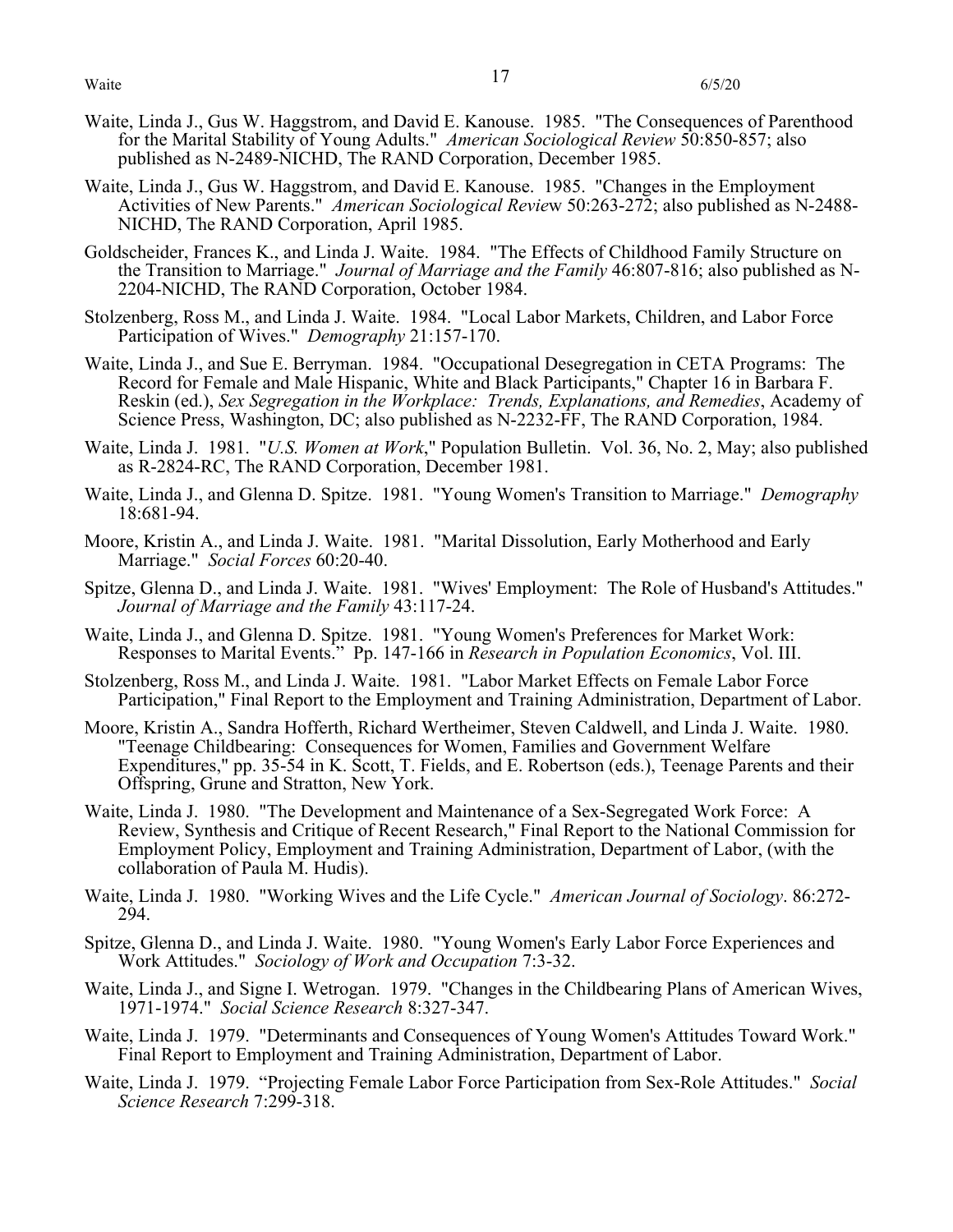- Waite, Linda J., and Kristin A. Moore. 1979. "The Impact of Timing of First Birth on the Educational Attainment of Young Women." *Social Forces* 56:845-865.
- Waite, Linda J. 1978. "Work and Family Roles: Conflicts and Resolutions," Discussant Remarks, pp. 205-11 in *Women's Changing Roles at Home and on the Job*, National Commission for Manpower Policy, Special Report No. 26, U.S. Government Printing Office, Washington, DC.
- Waite, Linda J. 1978. "Female Labor Force Participation and Fertility," testimony given before U.S. House of Representatives, Select Committee on Population, Overview Hearings, in Domestic Fertility and Contraception Issues, U.S. Government Printing Office, Washington, DC, February 21- March 9.
- Moore, Kristin A., and Linda J. Waite. 1977. "Teenage Motherhood and Schooling." *Family Planning Perspectives* 9:220-225.
- Stolzenberg, Ross M., and Linda J. Waite. 1977. "Age and the Relationships Between Plans for Work and Childbearing." *American Sociological Review* 42:769-783.
- Waite, Linda J., Larry E. Suter, and Richard L. Shortlidge, Jr. 1977. "Changes in Childcare Arrangements of Working Mothers, from 1965 to 1971." *Social Science Quarterly* 58:302-311.
- Waite, Linda J. 1976. "Educational Attainment in the United States: March 1975," *Current Population Reports*, Series P-20, No. 295, U.S. Government Printing Office, Washington, DC.
- Waite, Linda J. 1976. "Daytime Care of Children: October 1974 and February 1975," *Current Population Reports*, Series P-20, No. 298, U.S. Government Printing Office, Washington, DC.
- Waite, Linda J., and Ross M. Stolzenberg. 1976. "Intended Childbearing and Labor Force Participation of Young Women: Insights from Non- Recursive Models." *American Sociological Review* 41:235- 252.
- Waite, Linda J. 1976. "Working Wives: 1940-1960." *American Sociological Review* 41:65-80.
- Waite, Linda J. 1974. "Educational Attainment in the United States: March 1973 and 1974," *Current Population Reports*, Series P-20, No. 274, U.S. Government Printing Office, Washington, DC.

## **RAND REPORTS:**

- Leibowitz, Arleen, Jacob A. Klerman, and Linda J. Waite. 1992. *Women's Employment During Pregnancy and Following Childbirth*, N-3392-DOL/NICHD, The RAND Corporation.
- Leibowitz, Arleen, and Linda J. Waite. 1988. *The Consequences for Women of the Availability and Affordability of Child Care*, P-7525, The RAND Corporation.
- Abrahamse, Allan, Peter Morrison, and Linda J. Waite. 1988. *Beyond Stereotypes: Who Becomes a Single Teenage Mother?*, R-3489-HHS/NICHD, The RAND Corporation.
- Haggstrom, Gus W., Linda J. Waite, David E. Kanouse, and Thomas J. Blaschke. 1984. *Changes in the Lifestyles of New Parents.* The RAND Corporation, R-3182-NICHD.
- Waite, Linda J., and Sue E. Berryman. 1984. *Women in Nontraditional Occupations: Choice and Turnover*, R-3176-FF, The RAND Corporation,.
- Waite, Linda J., and Sue E. Berryman. 1984. *Occupational Desegregation in CETA Programs: The Record for Female and Male Hispanic, White and Black Participants*, N-2232-FF, The RAND Corporation.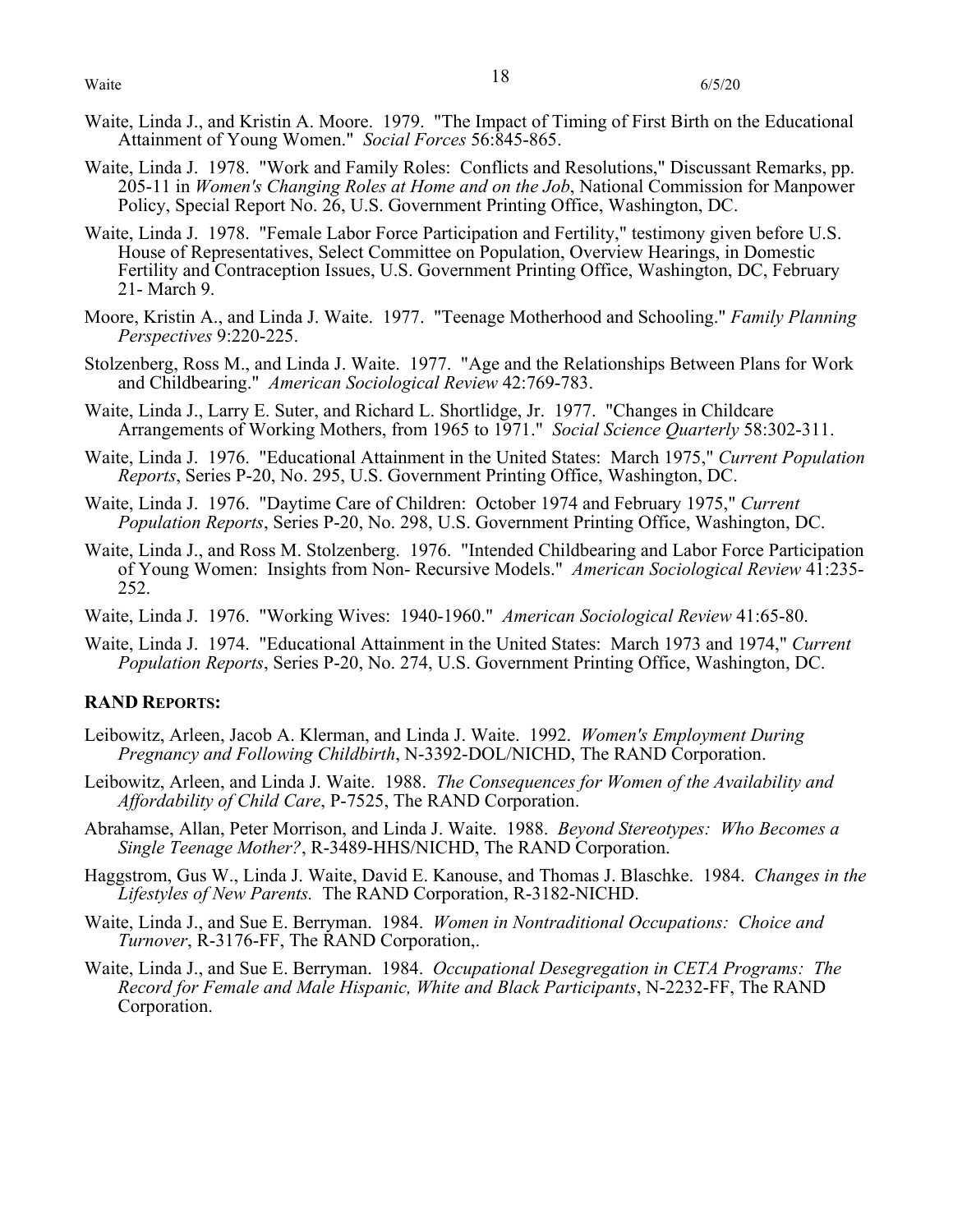## **PRESENTATIONS, 2000-2020**

Panelist. 2020. Health and the Social World in Covid. The Triple Helix and Women in Science. University of Chicago, May 20.

Panelist. 2020. Social Relationships and Covid-19. Yuen Lecture Series. *100-Year Lives in Asia*. University of Chicago Center in Hong Kong. Webcast, April 30. https://www.youtube.com/watch?v=64rHBJIxDQc.

Waite, Linda J. 2020. Keynote speaker. The National Social Life, Health and Aging Project. *Impact & Discovery.* Alumni Event. University of Chicago, rescheduled due to covid-19.

Riley, Alicia and Linda Waite. 2020. "Social Isolation or Social Disadvantage: Why A Single Measure of Hygiene Predicts Mortality in Later Life." To be presented at the meetings of the Population Association of America, Washington, DC, April 23-25. Meetings cancelled.

Tong, Winnie and Linda Waite. 2020. To be presented at the meetings of the Population Association of America, Washington, DC, April 23-25. Meetings cancelled

Waite, Linda J. 2020. Why Your Social Life is a Matter of Life and Death. To be presented at the *Night of Ideas,* French Consulate, Chicago, January 30. Presented by Martha McClintock due to ill health.

Waite, Linda J. 2019.Why Your Social Life is a Matter of Life and Death with Linda Waite (Ep. 29) **Big Brains Podcast.** University of Chicago. **https://news.uchicago.edu/podcasts/bigbrains**

Waite, Linda J. 2019. "Cognitive Impairment and Sexuality among Community-Dwelling Older Adults." Clinical Psychology Workshop, Northwestern University, November 5.

- Jennifer Barber, Jerry Kaufman & Linda Waite. 2019. "Who considers their Intimate Partner a Presented at the meetings of the American Sociological Association, San Francisco, August 10-14.
- Kotwal, A., C. M. Perissinotto, K. Covinsky, A. K. Smith, W. Dale and L. Waite. 2019. Pain and Loneliness: Results of a Nationally-Representative Survey of Community-Dwelling Older Adults. The American Geriatrics Society 2019 Annual Scientific Meeting, Portland, OR, May 2-4.
- Kotwal, A., Dale, W., Lee, S., Smith, A. 2019. Adding a brief cognitive assessment to a validated prognostic index significantly improves its 5-year mortality prediction in older adults. American Geriatrics Society Annual Meeting, Presidential Poster Session, Portland, OR. May 2-4.
- Waite, Linda J. 2019. "Lessons from the National Social, Health and Aging Project: A Nationally- Representative Longitudinal Study of Community-Dwelling Older Adults." The Rutgers Institute for Health conference, Towards a New Jersey Population Cohort Study, April 9, 2019.
- Waite, Linda J. 2019. Sexuality Among Older Adults. Presented to the Pepper Institute on Aging and Public Policy, Florida State University, Tallahassee. January 14.
- Waite, Linda and James Iveniuk. 2018. Cognitive Impairment and Sexual Problems Among Older Adults. Presented at the meetings of the Gerontological Society of America, Boston, November 14- 18.
- Hawkley, L.C., Huisingh-Scheetz, M., Waite, L., & Wroblewski, K. 2018. Functional resilience in a social context: Gender differences in social protection. *Gerontological Society of America*, Annual Meeting, Nov. 14-18, 2018. Boston, MA.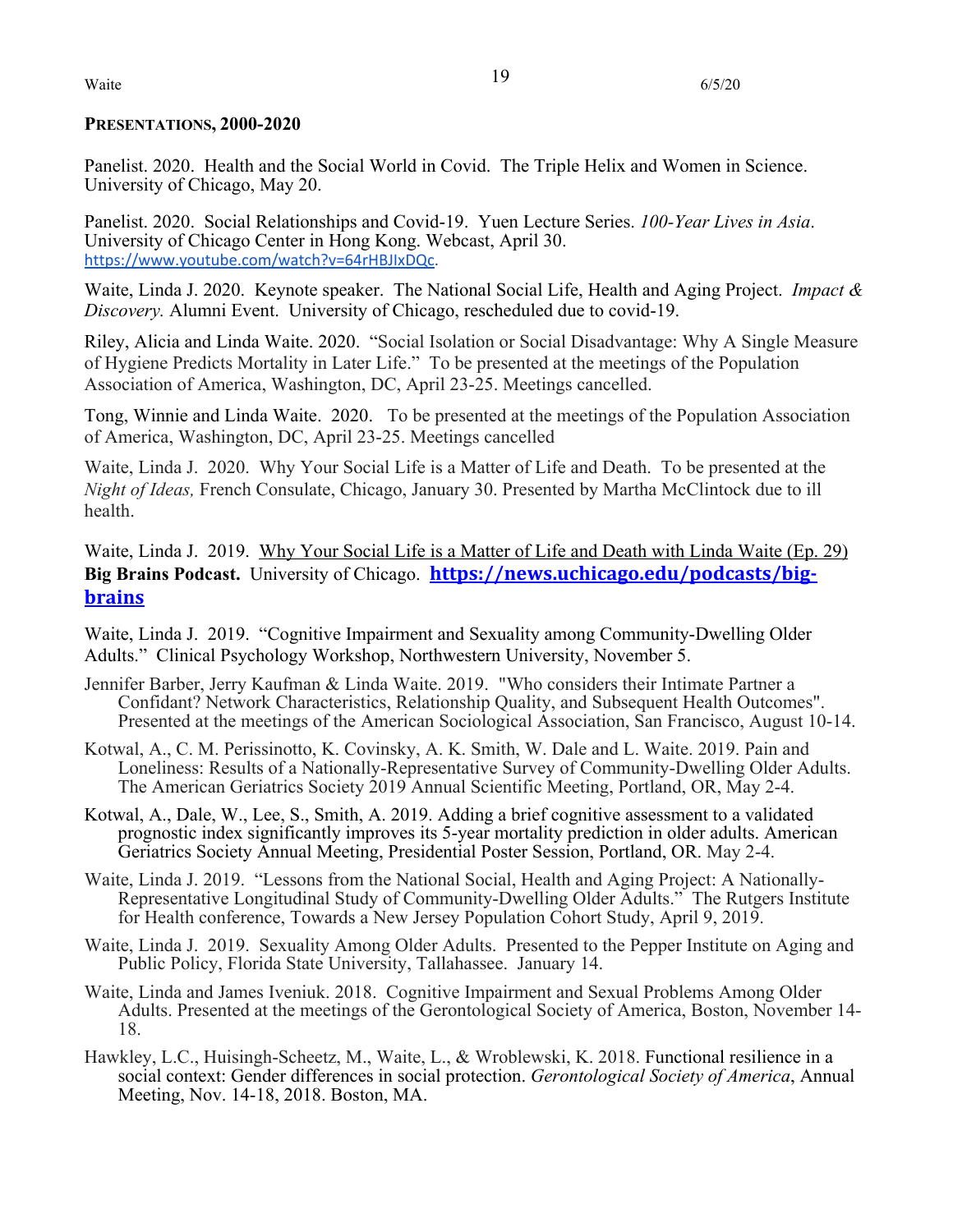- Sanders, Seth, William Dale, Philip Schumm, Henrick Olsen and Lynn Schoenfield. 2017. Using Response Time to Measure Cognition, Cognitive Decline, and Early Alzheimer's Disease in Social Science Surveys. Presented to the Workshop on Developing a Methodological Research Program for Longitudinal Studies, Committee on National Statistics, National Research Council. Washington D.C, June 5-6.
- Waite, Linda, William Dale, Michael Kozloski, Edward Laumann, and Martha McClintock. 2016. Bringing the Social World into Our Understanding of Health. Presented at the Annual Meeting of the American Sociological Association, Seattle, WA, August 20-23, 2016.
- Waite, Linda J. 2015. Social Relationships, Sexuality and Health. RAND Summer Institute on the Demography, Epidemiology and Economics of Aging. Santa Monica, CA, July 7-9.
- Waite, Linda J. 2015. Rethinking How We Think About Health. Eugene Litwak Lecture, School of Public Health, Columbia University, March 25.
- Waite, Linda J. 2015. Understanding the Health and Wellness of Older Adults over the Age of 60. Edward J. Kelly Memorial Lecture in Elder Law. Notre Dame Law School, Notre Dame, IN., March 26.
- Liu, Hui, Linda Waite, Shannon Shen. 2015. Diabetes and Marital Quality at Older Ages. Presented at the meetings of the Population Association of America, San Diego, May 1.
- Waite, Linda, James Iveniuk, Edward O. Laumann and Martha McClintock. 2015. Sexuality in Dyads. Presented at the meetings of the Population Association of America, San Diego, May 1.
- Waite, Linda J. 2014. Understanding the Health and Wellness of Older Adults Over the Age 60. Presented at the Population Studies Center, University of Michigan, December 1.
- Chen, Jen-Hao, Linda Waite & Diane Lauderdale. 2014. Social Connectedness and Older Adults' Sleep. Presented at the meetings of the Population Association of America, Boston, May 1-3.
- Liu, Hui and Linda Waite. 2014. Marital Quality and Cardiovascular Risks among Older Adults—Do Gender and Age Matter? Presented at the meetings of the Population Association of America, Boston, May 1-3.
- Waite, Linda J. 2014. Understanding the Health and Wellness of Older Adults Over the Age 60. Presented at the Workshop of the Center for Social and Demographic Analysis, SUNY-Albany, April 7.
- Waite, Linda J. 2014. Social Connections and Health. Presented at *Celebrating Thirty Years of Behavioral and Social Science of Aging.* National Academy of Sciences, February 28.
- Waite, Linda J. 2013. Reconceptualizing Health Among Older Adults: Expanding the Medical Model. Paper presented at the Policy Analysis and Management Seminar Series, co-sponsored with Cornell Population Center and Bronfenbrenner Center for Translational Research, Cornell University, October 23.
- Waite, Linda J. 2013. Social Connections and Health at Older Ages. *P. K. Whelpton Memorial Lecturer*, Miami University, October 7.
- Waite, Linda J. 2013. Panelist. Life Course Studies and Biology: Opportunities and Challenges. Section on Aging and the Life Course Invited Session. Paper presented at the meetings of the American Sociological Association, New York, August 10-14.
- Ivenuik, James, Linda J. Waite, Edward O. Laumann, Martha McClintock, and Andrew Tiedt. 2013. Marital Conflict in Older Couples: Positivity, Personality and Health. Paper presented at the meetings of the American Sociological Association, New York, August 10-14.
- Waite, Linda J. 2013. Social Connections and Health. Paper presented at the 20<sup>th</sup> Anniversary Gala for the National Institutes of Health Centers on the Demography and Economics of Aging, The RAND Corporation, July 10-12.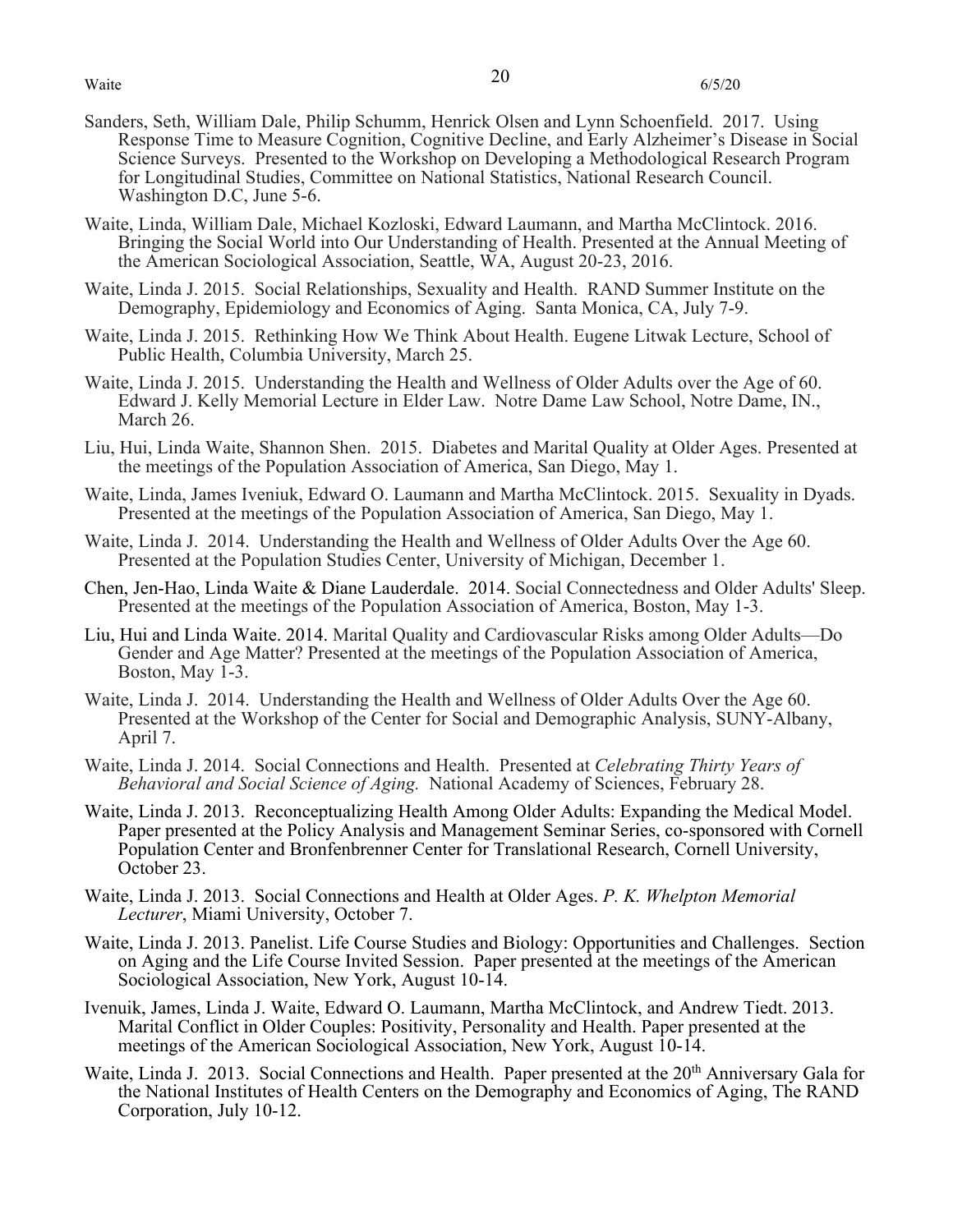- Luo, Ye and Linda J. Waite. 2013. Longitudinal Study of Sexual Satisfaction and Relationship Transition among Older Adults: Findings from the National Social Life, Health, and Aging Project. Paper presented at the meetings of the Population Association of America, April 11-13, New Orleans.
- Chen, Jen-Hao., Linda Waite & Lauderdale, Diane. 2013. "Partnership Status, Relationship Quality and Sleep among U.S. Older Adults." Paper Presented at the Annual Meeting of the Population Association of America. New Orleans, LA, April 11-13.
- Waite, Linda J. 2012. Positive Personality and Sexual Well-Being in Long-Term Relationships: Results from the National Social Life, Health and Aging Project. 3rd Purdue Symposium on Psychological Sciences, May 7-8.
- Galinsky, Adena and Linda J. Waite. 2012. The Physical Health-Marital Quality Link During the Aging Process: The Importance of Marital Roles as Mediators. Presented at the meetings of the Population Association of America, San Francisco, May 4.
- Kim, Juyeon and Linda J. Waite. 2012. The Economic Downturn and the Family: Moving Out, Moving In and Financial Well-Being. Presented at the meetings of the Population Association of America, San Francisco, May 4.
- Waite, Linda J. 2012. Reconceptualizing Health. Presented at The Cathie Marsh Centre for Census and Survey Research, University of Manchester, March 27.
- Waite, Linda J. 2012. Sexuality Across the Life Course. Public Lecture sponsored by The Cathie Marsh Centre for Census and Survey Research, University of Manchester, March 26.
- Waite, Linda J. 2011. Reconceptualizing Health. Presented at the Center for Population and Development Studies, School of Public Health, Harvard University, December 5.
- Waite, Linda J. 2011. Reconceptualizing Health. Presented at the Demography Workshop, University of Wisconsin, Madison, November .
- Waite, Linda J. 2011. Social Connections and Health at Older Ages. Presented at the RAND Summer Institute, July 8 & 9, Santa Monica.
- Kim, Juyeon and Linda J. Waite. 2011. "The Economic Downturn and the Family: Moving In, Moving Out and Financial Well-Being. Presented at the *Conference on Unexpected Lifecycle Events and Economic Security: the Roles of Job Loss, Disability, and Changing Family Structure*. San Francisco Fed. May 20. San Francisco.
- Waite, Linda J. 2011. Keynote Speaker. "What is Successful Aging? The National Social Life, Health and Aging Project." *International Conference on Successful Aging.* Yonsei University, Seoul, Korea, April 8 & 9.
- Waite, Linda J. 2011. "Changing Family and Social Support Among Baby Boomers." Presented at the meetings of the Population Association of America, Washington DC, April.
- Cornwell, Erin York and Linda J. Waite. 2011. "Social Networks and Support in Disease Management: An Examination of Hypertension Among Older Adults." Presented at the meetings of the Population Association of America, Washington DC, April.
- Waite, Linda J. 2011. "Family, Resources and Demands Among Baby Boomers." Presented at the Symposium on *Baby Boomers and Family Change in the Twenty-First Century.* National Center for Marriage and Family Research, Bowling Green State University, March 16.
- Waite, Linda J. 2010. "How Should We Think About Health?" Presented at the Population Reference Bureau Seminar, Washington D.C., October.
- Waite, Linda J. 2010. "How Does Social Isolation Get Under the Skin to Affect Health?: Gender and Hypertension." Presented at the Demography Workshop, University of Pennsylvania, October.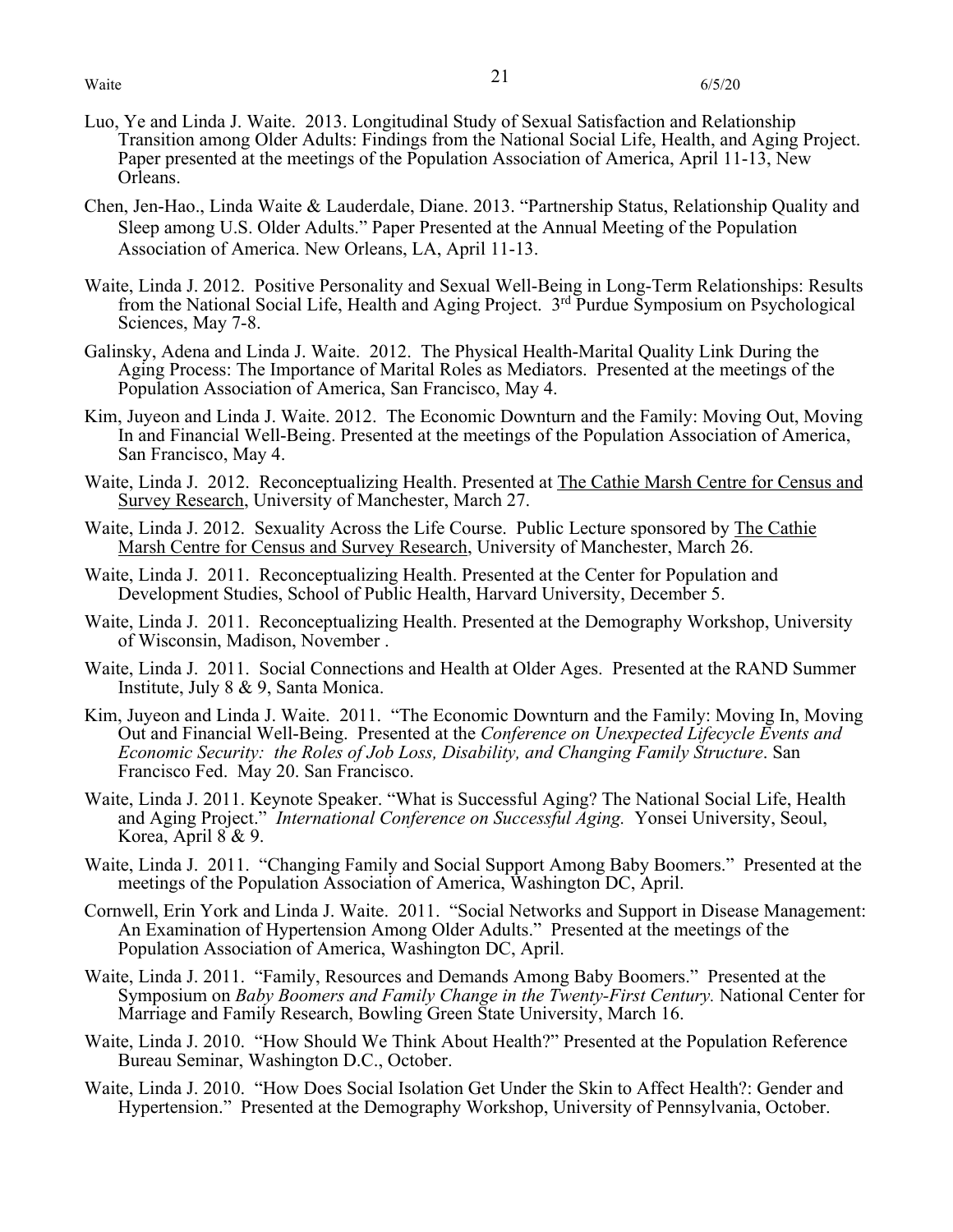- Waite, Linda J. 2010. "Sexual Expression Over the Life Course." Presented to the University of Chicago Women's Board, October.
- Waite, Linda J. and Juyeon Kim. 2010. "Social Connections of Older Adults: Living Arrangements, Social Networks, and Health." Presented at the meetings of the American Sociological Association, Atlanta, August.
- Cornwell, Erin York, and Linda J. Waite. 2010. "Awareness and Management of Hypertension among Older Adults: Do Social Networks and Support Matter?" Presented at the meetings of the American Sociological Association, Atlanta, August.
- Waite, Linda J. and Juyeon Kim. 2010. Families, Living Arrangements and Health. Presented at the Workshop on the Impact of the Recession on the Elderly, National Research Council, National Academies of Science, June.
- Waite, Linda J. 2010. Marriage, Social Connections and Health: Why Married People Are Healthier. The Majorie Pay Hinkley Chair Lecture. Brigham Young University, February 11.
- Waite, Linda J. 2009. Families, Social Life and Well-Being at Older Ages. Presented at the RAND Conference on the Demography and Economics of Aging, Santa Monica, CA July 8-9.
- Waite, Linda J. 2009. Marriage and Health at Older Ages. Presented at the Conference on Families and Health: New Directions in Research and Theory, National Institutes of Health, Bethesda, MD, June 1-2.
- Waite, Linda J., Martha McClintock, Lissa Patterson, Erin York Cornwell, and Juyeon Kim. 2009. "Social Isolation and Inflammation." Presented at the Department of Sociology, University of California, Irvine, May 20.
- Waite, Linda J., Martha McClintock, Lissa Patterson, Erin York Cornwell, and Juyeon Kim. 2009. "Social Isolation and Inflammation." Presented at the meetings of the Population Association of America, Detroit, Michigan, April 30.
- Laumann, Edward O., Aniruddha Das, Martha McClintock and Linda J. Waite. 2009. "Conceptualizing Health." Presented at the meetings of the Population Association of America, Detroit, Michigan, April 30.
- Waite, Linda J. 2008. "Sexuality and Health in Midlife and Later." Presented to the University of Chicago Alumni Association, Cleveland, Ohio, November 6.
- Waite, Linda J., Martha McClintock, Lissa Patterson, Erin York Cornwell, and Juyeon Kim. 2008. "The Link Between Social Isolation and Inflammation: Dimensions, Components and Mechanisms." Presented at the Survey Research Center Workshop, Institute for Social Research, University of Michigan, November 4.
- Waite, Linda J., Martha McClintock, Lissa Patterson, Erin York Cornwell, and Juyeon Kim. 2008. "The Link Between Social Isolation and Inflammation: Dimensions, Components and Mechanisms." Presented at the Cells to Society Workshop, Northwestern University, October 27.
- Waite, Linda J., Martha McClintock, Lissa Patterson, Erin York Cornwell, and Juyeon Kim. 2008. "The Link Between Social Isolation and Inflammation: Dimensions, Components and Mechanisms." Presented at the Center for Population Economics Workshop, Graduate School of Business, October 10.
- Waite, Linda J., Martha McClintock, Lissa Patterson, Erin York Cornwell, and Juyeon Kim. 2008. "The Link Between Social Isolation and Inflammation: Dimensions, Components and Mechanisms." Presented at the Demography Workshop, University of Chicago & NORC, October 2.
- Laumann, Edward O., Aniruddha Das, and Linda J. Waite. 2008. "Reconceptualizing health as wellness among older adults: Conditions, constellations, and social risk factors from a nationally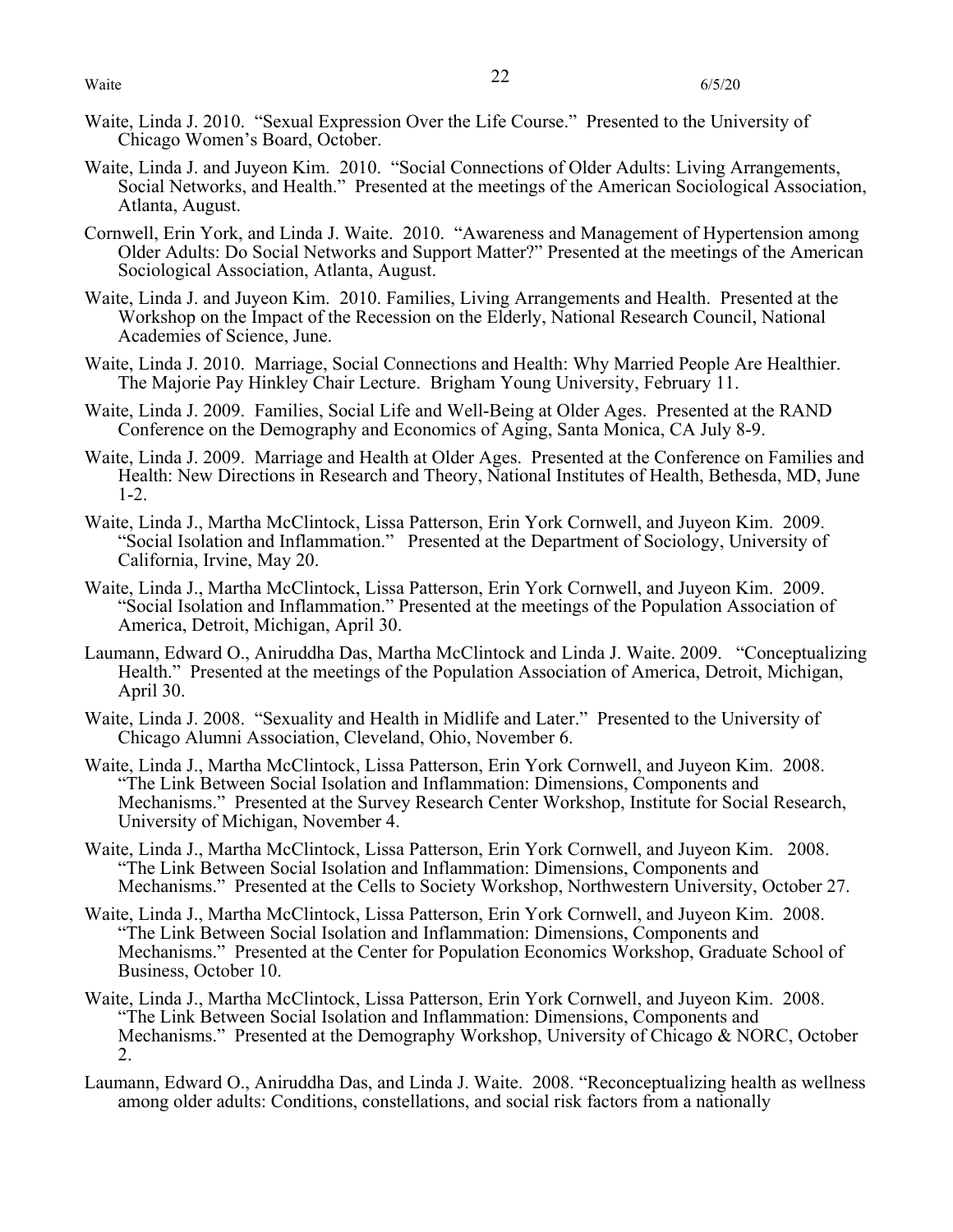representative probability sample of men and women 57 to 85 years of age." Paper presented at the annual meetings of the American Sociological Association, Boston, MA.

- Laumann, Edward O., Aniruddha Das, and Linda J. Waite. 2008. "Sexual dysfunction among older adults: Prevalence and risk factors from a nationally representative U.S. probability sample of men and women 57 to 85 years of age." Paper presented at the annual meetings of the American Sociological Association Annual Conference, Boston, MA.
- Waite, Linda J. 2008. "The National Social Life, Health and Aging Study." Presented at the American Psychological Society Pre-conference Workshop on Aging, Chicago, May.
- Laumann, Edward O., Stacy Tessler Lindau and Linda J. Waite. 2008. "Sexuality at Older Ages." Presented at *Chicago Convenes* Conference, Chicago, May.
- Waite, Linda J. 2008. "The Unique American Family." Presented at "Understanding America" Conference, American Enterprise Institute, April 22.
- Waite, Linda J. 2008. "PAA in the 1990s." Presented at the meetings of the Population Association of America, New Orleans, April 18.
- Waite, Linda J. 2008. "What's Next for the Demography of Aging and the Family?" Presented at the meetings of the Population Association of America, New Orleans, April 17.
- Waite, Linda J. 2008. "Sexual Activity, Sexual Function, and Health in an Older Population." National Science Foundation ADVANCE Distinguished Lecture, Case-Western Reserve University, April 3.
- Waite, Linda J. 2008. "The National Social Life, Health and Aging Project." National Science Foundation ADVANCE Distinguished Lecture, Case-Western Reserve University, April 3.
- Waite, Linda J. 2008. "Sexual Dysfunction Among Older Adults." Presented at the Gynecology and Obstetrics Department Seminar, Pritzker School of Medicine, University of Chicago, January 22.
- Laumann, Edward O., Linda J. Waite and Aniruddha Das. 2007. "Sexual Dysfunction Among Older Adults: Prevalence and Risk Factors from a Nationally Representative Probability Sample of Men and Women 57 to 85 Years of Age." Best basic science abstract award winner, Sexual Medicine Society of North America, Annual Meeting, December 6.
- Waite, Linda J., Edward O. Laumann, and Aniruddha Das. 2007. "Sex in Later Life: Findings from the National Social Life, Health and Aging Project (NSHAP)." Presented at the meetings of the American Sociological Association, August, New York.
- Waite, Linda J. 2007. "Where are the Frontiers?: Perspectives on Aging and the Life Course." Presented at the meetings of the American Sociological Association, August, New York.
- York, Erin and Linda J. Waite. 2007. "Social Isolation and Health Among Older Adults: Assessing the Contributions of Objective and Subjective Isolation." Presented at the meetings of the American Sociological Association, August, New York.
- Peters, Cynthia, Linda J. Waite and Aliza Lewin. 2007. "Social Isolation and Cognition Among Older Adults." Presented at the meetings of the American Sociological Association, August, New York.
- Hao, Yanni, and Linda J. Waite. 2007. "Helping Behavior and Well-Being Among Older Adults." Presented at the Economics and Biodemography of Aging and Health Care Workshop, University of Chicago, April 13.
- Lindau, Stacy Tessler, Edward O. Laumann, Wendy Levinson, Colm O'Muircheartaigh, Phil Schumm, and Linda J. Waite. 2007. "A National, Population-Based Study of Sexuality at Older Ages in the United States." Presented at the meetings of the Population Association of America, New York City, March 29-31.
- Hao, Yanni, and Linda J. Waite. 2007. "Productive Social Activities and Well-Being in Mid-Old Age." Presented at the meetings of the Population Association of America, New York City, March 29-31.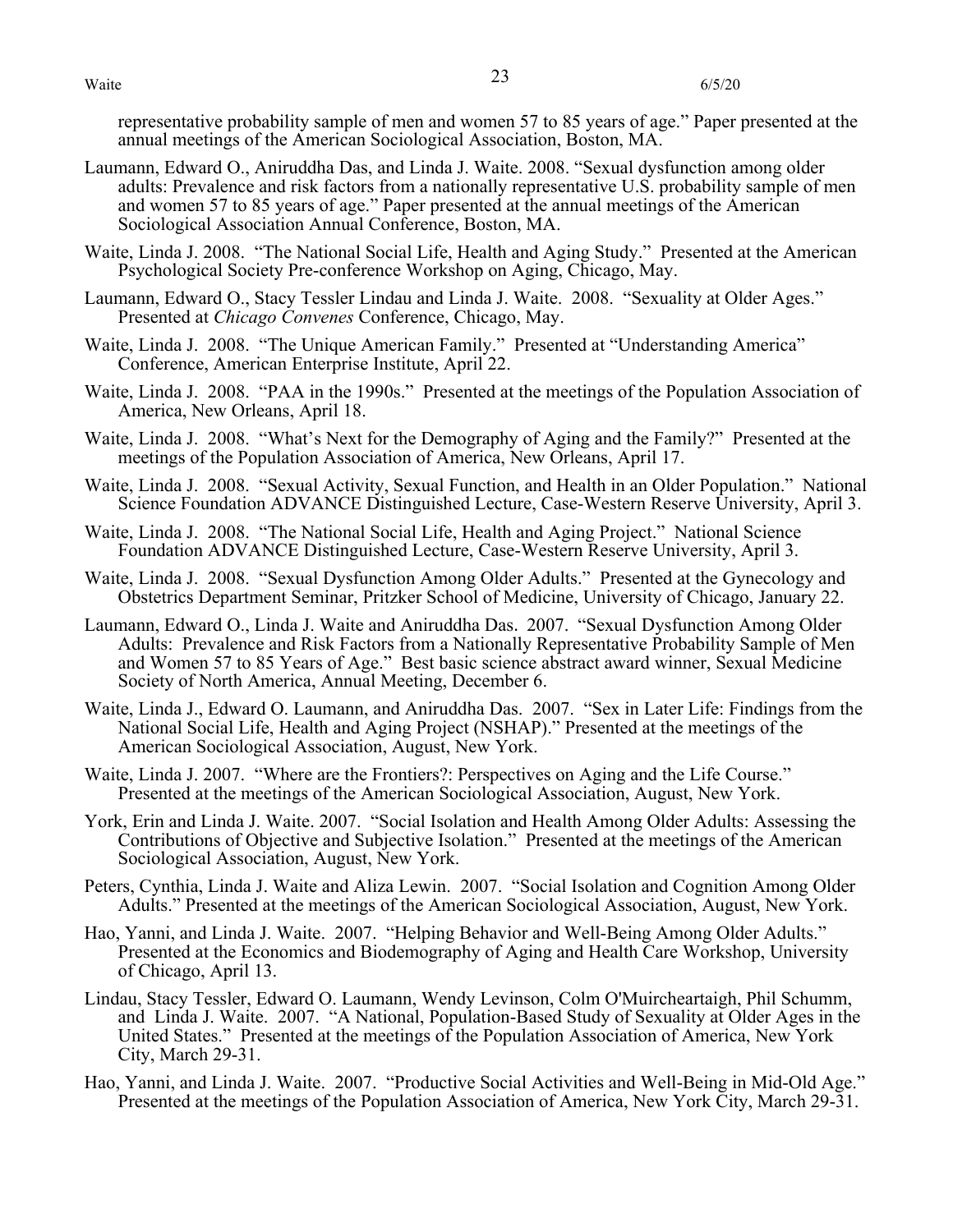- Waite, Linda J. 2007. "Biomarkers of Social Behaviors: Emotion Regulation, Intimacy, and Bonding: The National Social Life, Health and Aging Project." Presented at the *Workshop on Social Neuroscience of Aging*, National Institute on Aging. Washington, DC, February 7-8.
- Waite, Linda J. 2006. "The National Social Life, Health and Aging Project." Presented to the Department of Sociology, Texas A&M University, November 22.
- Waite, Linda J. 2006. "The National Social Life, Health and Aging Project." Presented at the Demography Workshop, University of Chicago.
- Hughes, Mary Elizabeth and Linda J. Waite. 2006. "The Loneliest People?: Race, Ethnicity and Perceived Social Isolation." Presented to the Department of Sociology, University of Texas, Austin, April.
- Kurina, Lianne, Barbara Schneider, and Linda J. Waite. 2006. "Depression and Marital Satisfaction in Dual-Earner Working Families." Presented at the meetings of the Population Association of America, Los Angeles, March.
- Waite, Linda J. 2006. "The National Social Life, Health and Aging Project." Presented at the Demography Workshop, University of Texas, Austin. March.
- Waite, Linda J. 2005. "Challenges and Issues in Aging Research," Keynote Address. Workshop on *Longitudinal Studies of Aging: Tools, Methods and Opportunities.* Tel Aviv, Israel. December 26- 27.
- Waite, Linda J. and Mary Elizabeth Hughes. 2005. "Changes in Marriage and Divorce: Effects on Well-Being at Older Ages." Presented at *Social Structures: The Impact of Demographic Changes on the Well-Being of Older Adults.* Penn State. October 10-11.
- Waite, Linda J. 2005. "The National Social Life, Health and Aging Study." Presented at the Population Studies Center, University of Florida. September 28.
- Hughes, Mary Elizabeth and Linda J. Waite. 2005. "Collision Course: The Second Demographic Transition and Population Aging." Presented at the meetings of the American Sociological Association, Philadelphia, August 12-15.
- LaPierre, Tracey, Mary Elizabeth Hughes, Linda J. Waite, and Ye Luo. 2005. "All in the Family: The Impact of Grandparent Caring for Grandchildren on Grandparent Health." Presented at the meetings of the American Sociological Association, Philadelphia, August 12-15.
- Waite, Linda J. 2005. "Marital Biography and Health." Keynote Presentation, *SmartMarriages*  Conference, Dallas, June 23.
- Waite, Linda J. 2005. "Changes in Marital Relations Over the Life Course: Conflict, Separation, Divorce." Presentation at the Consensus Development Workshop, *Sexuality and Intimacy.*  International Longevity Center and Canyon Ranch, May, Tucson.
- Waite, Linda J. 2005. "Marital Biography and Health at Mid-Life." Presented at the Department of Health Care Policy, Harvard Medical School. May 11, Boston.
- Lewin, Alisa and Linda J. Waite. 2005. "Religious Intermarriage and Conversion in the United States: Patterns and Change Over Time." Presented at the meetings of the Population Association of America, April, Philadelphia.
- Hughes, Mary Elizabeth, Waite, Linda J., Cacioppo, John & Hawkley, Louise. 2004. "Life Course, Biology and Health: How Does Marital Biography Get Under the Skin?" Presented at the meetings of the Population Association of America, April, Philadelphia.
- Waite, Linda J. 2005. "Marriage, Family, and Health." Keynote Address to the Australian Family Institute Annual Conference, February, Melbourne.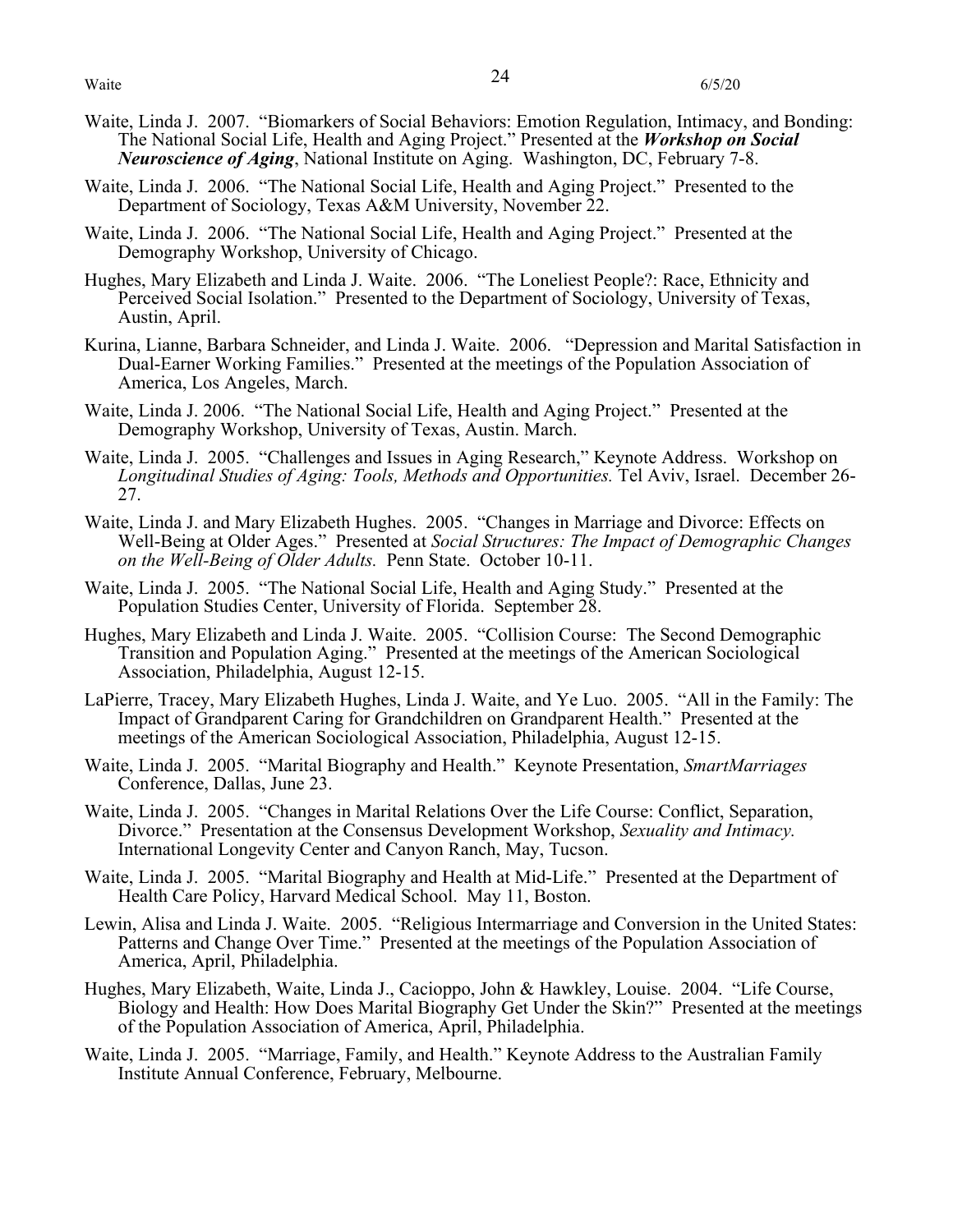- Waite, Linda J. 2004. "Marriage, Family, and Health." NIH Director's Wednesday Afternoon Lecture. November 11, Bethesda.
- Waite, Linda J. 2004. "Values and Family Policy." Thematic Panel, *The Place of Values in Public Sociology: The Case of Family Policy.* Panel member. Meetings of the American Sociological Association, August, San Francisco.
- Hughes, Mary Elizabeth, Waite, Linda J., Cacioppo, John & Hawkley, Louise. 2004. "Marital Biography and Health at Mid-Life. Presented at the meetings of the American Sociological Association, August, San Francisco.
- Waite, Linda J. 2004. "The Importance of the Family to Aging Americans." Congressional Briefing, "Growing Old in an Aging America: The Health and Retirement Study's Window into the Future". Organized by COSSA. July 14. Washington, D.C.
- Waite, Linda J. 2004. "Benefits of Marriage in a Labor Market Perspective." Keynote Address, Department of Labor Conference on *Employee Benefits and Two-Earner Households,* May 7, Washington, D.C.
- Hughes, Mary Elizabeth and Linda J. Waite. 2004. "Marital Biography and Health at Mid Life." Presented to the Demography Workshop, University of Chicago, April 29.
- Hughes, Mary Elizabeth, Linda J. Waite, Tracey LaPierre, and Ye Luo. 2004. "All in the Family: Providing Support to Grandchildren and Health in Mid Life." Presented at the *Health and Retirement Study Conference on Older Families,* February 27, Santa Fe, New Mexico.
- Hughes, Mary Elizabeth and Linda J. Waite. 2003 "Marital Biography and Health at Mid Life." Presented at the Population Studies Brown Bag Series, University of Michigan. October 12.
- Stolzenberg, Ross M. and Linda J. Waite. 2003. "The Impact of Work and Family Decisions and Behaviors on the Health and Well-Being of Individuals, Families and Children." Presented at the NICHD conference on *Work, Family, Health and Well-Being.* June. Washington, DC.
- Hughes, Mary Elizabeth and Linda J. Waite. 2003. "Marital Biography and Health at Mid Life." Paper presented at the meetings of the Population Association of America, May, Minneapolis.
- Waite, Linda J. 2003. "Blindsided by Politics: An Apolitical Demographer takes on the Culture Wars." Presented at the meetings of the Population Association of America, May, Minneapolis.
- Waite, Linda J. 2003. "I Do, I Don't: The Cases for and Against Marriage." Plenary Panel Member, Conference on *Sex, Marriage and Family and the Religions of the Book.* Emory University. March 27-29.
- Waite, Linda J. 2003. "Synthesis of Scientific Disciplines in Pursuit of Health." Distinguished Lecture, Carolina Population Center, University of North Carolina. March 6.
- Waite, Linda J. and Barbara Schneider. 2003. "Studying Working Families: The Experience Sampling Method." Paper presented at the meetings of the Eastern Sociological Society, February, Philadelphia.
- Waite, Linda J. 2002. "The Case for Marriage." Presented to the University of Chicago Alumni Association, December, Washington, DC.
- Waite, Linda J. 2002. "Marriage, Divorce and the Road to Happiness." Keynote Address to the Harper Society Dinner, University of Chicago, October 24.
- Waite, Linda J. 2002. "Loneliness Under the Microscope: Social, Psychological and Biological Levels of Analysis." Presentation to Capital Campaign Launch Event, *The Chicago Initiative*, October 16, New York.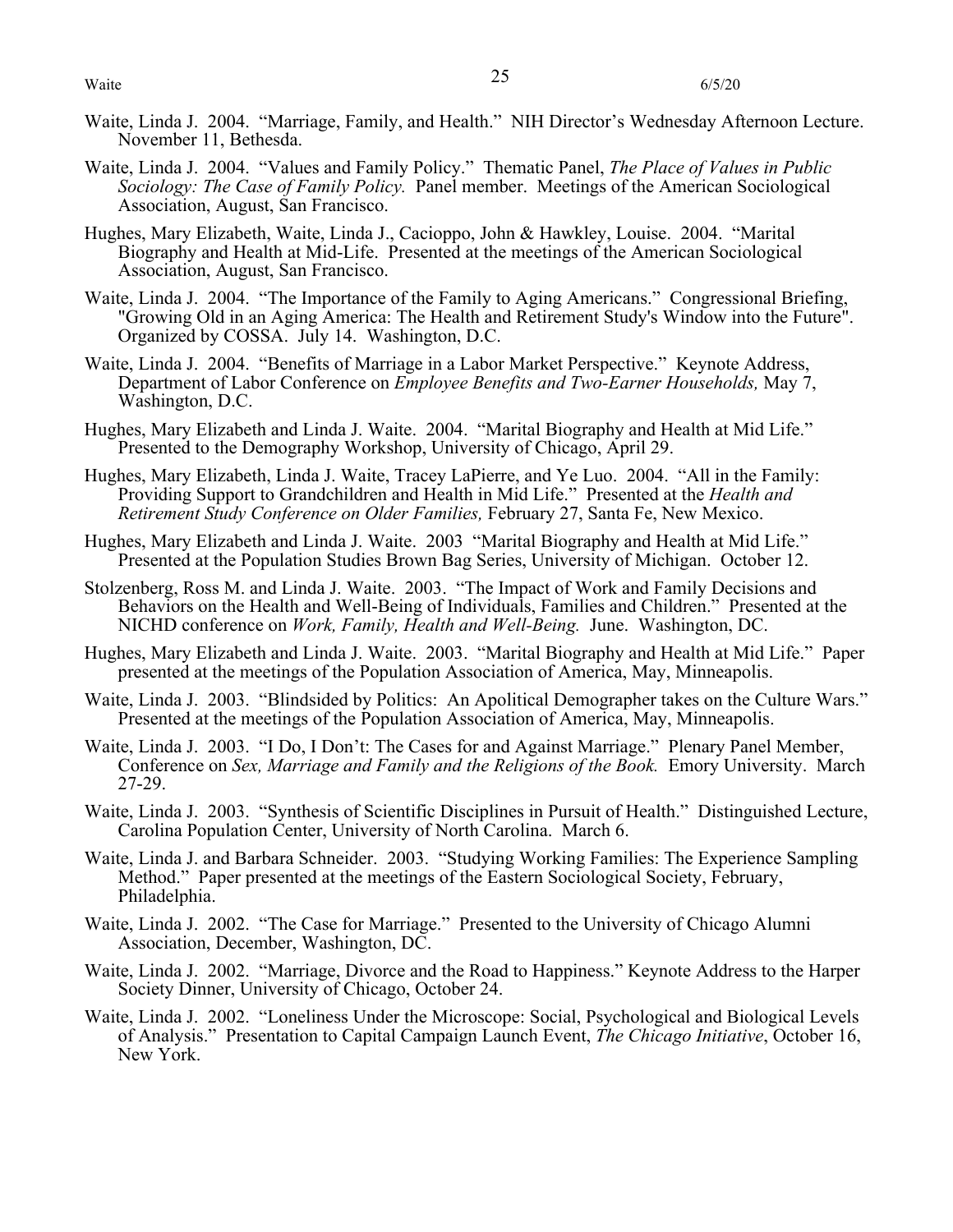- Waite, Linda J. and Ye Luo. 2002. "Marital Quality and Marital Stability: Consequences for Psychological Well-Being." Paper presented at the meetings of the American Sociological Association, August, Chicago.
- Waite, Linda J. 2002. Author Meets the Critics. *The Case for Marriage.* Annual Meetings of the American Sociological Association, August, Chicago.
- Waite, Linda J. 2002. "Teaching Research Methods to Undergraduates." Workshop presented at the meetings of the American Sociological Association, August, Chicago.
- Waite, Linda J. and Maggie Gallagher. 2002. "Cohabitation: Is it the Same as Marriage?" Workshop presented at the SmartMarriages Conference, July, Washington, DC.
- Waite, Linda J. 2002. "Does Marriage Matter? Presented at *Regulating Couple Relationships: Changing Values and Laws*, One Plus One Marriage and Partnership Research, July 18-19, Royal Holloway College, University of London, England.
- Waite, Linda J. 2002. "The Benefits of Marriage for Low-Income Families." Keynote Presentation to the *National Welfare Reform Evaluation Conference.* June 11-13. Washington, DC.
- Hughes, Mary Elizabeth and Linda J. Waite. 2002. "All in the Family: The Impact of Family Events on Health in Mid-life." Paper presented at the meetings of the Population Association of America, May, Atlanta.
- Waite, Linda, Barbara Schneider and Ye Luo. 2002. "Searching for the Time Bind: Emotions at Home and Work." Presented at *How Families Work: Crosscurrents in Sloan-Funded Research on Working Families.* May, Atlanta.
- Kurina, Lianne, Barbara Schneider and Linda Waite. 2002. "Cortisol patterns and Depressive Symptoms in Working Families." Presented at *How Families Work: Crosscurrents in Sloan-Funded Research on Working Families.* May, Atlanta.
- Schneider, Barbara, Linda Waite and Holly Rice. 2002. "Feeling Good About Your Work: Emotional Variations in Different Work-related Tasks." Presented at *How Families Work: Crosscurrents in Sloan-Funded Research on Working Families.* May, Atlanta.
- Waite, Linda J. and Mary Elizabeth Hughes. 2001. "Race-Ethnic Differences in the Health Effects of Household Structure." Paper presented at the meetings of the Gerontological Association of America, November, Chicago.
- Lillard, Lee A. and Linda J. Waite. 2001. "The Decision to Marry and the Work and Earning Careers of Spouses." Presented at the Maxwell School of Public Policy, October.
- Waite, Linda J. 2001. Panelist, Coping with the Future: The Lives of Working Families and their Children. Meetings of the American Sociological Association, August, Anaheim.
- Schneider, Barbara, Linda J. Waite, and Alisa Ainbinder. 2001. "Working Families: Threshold of Stress at Work and Home." Paper presented at the meetings of the American Sociological Association, August, Anaheim.
- Waite, Linda J. 2001. "The Case for Waiting: Unhappy Marriages Improve Over Time." Keynote Presentation, SmartMarriages Conference, June 21-23, Orlando.
- Waite, Linda J. 2001. "Religion and Marriage: Ties that Bind." Melvin Tumin Memorial Lecture. Delivered at *The Ties that Bind: Religion & Family in Contemporary America,* May 16-17, 2001, Princeton University, Princeton, NJ.
- Lee, Yun-Suk and Linda J. Waite. 2001. "Measuring Housework in the Family Economy: Survey and ESM Measures of Housework Time of Mom, Dad and Teen in Working Families." Paper presented at *Dutiful Occasions: Working Families, Everyday Lives,* University of Michigan, May 3-5.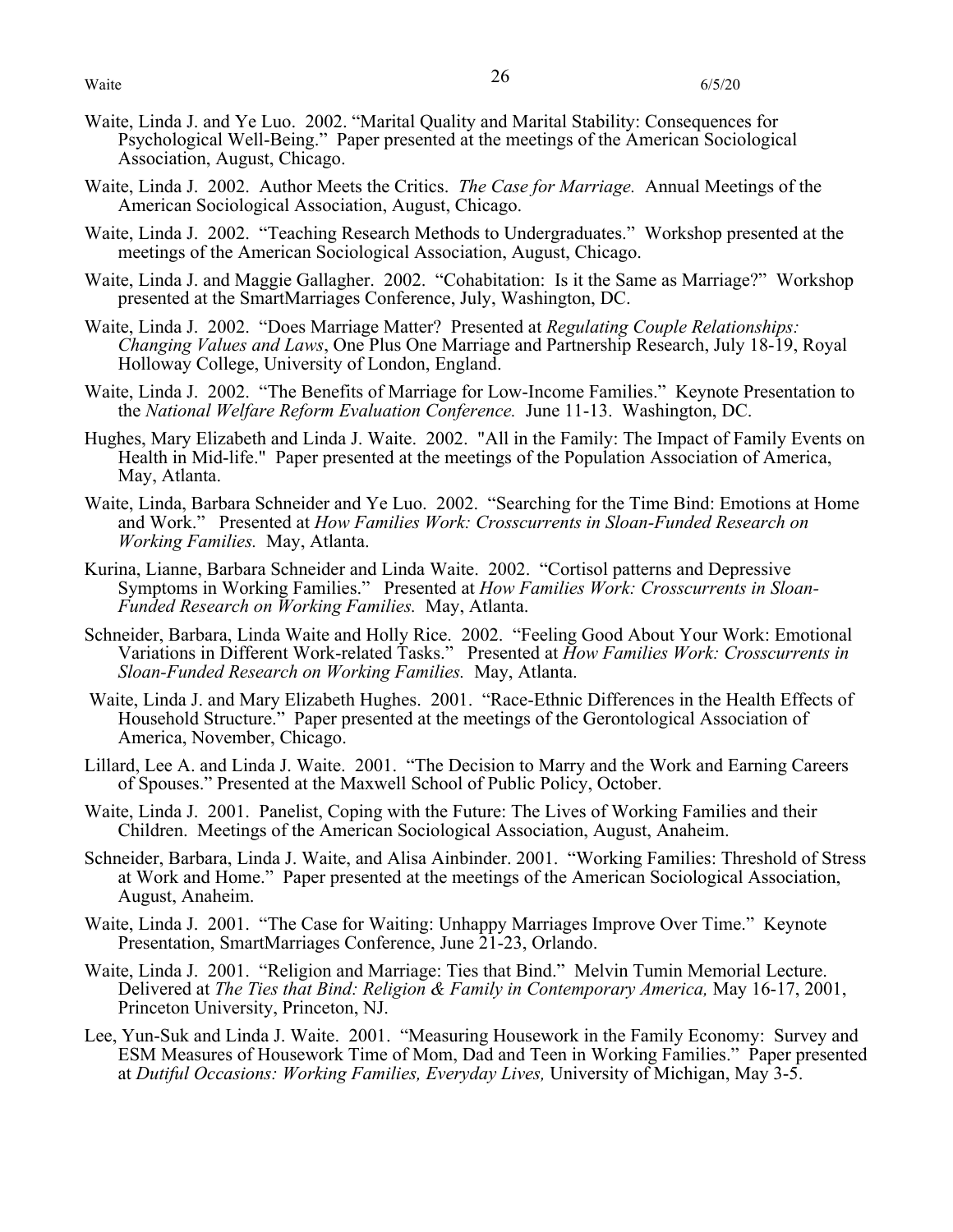- Waite, Linda J. 2001. "The Case for Marriage." Distinguished speaker, Department of Sociology, University of Texas, Austin, April.
- Lillard, Lee A. and Linda J. Waite. 2001. "The Decision to Marry and the Work and Earning Careers of Spouses." Presented at the meetings of the Population Association of America, March 29-31.
- Marchena, Elaine and Linda J. Waite. 2001. "Re-assessing family goals and attitudes in late adolescence: The effects of natal family experiences and early family formation." Paper presented at the annual meetings of the Population Association of America. Washington DC, March.
- Waite, Linda J. 2001. "The Case for Marriage: Public Policies in the State." Presented at the Michigan Family Forum State Legislators Luncheon, Lansing, Michigan, February 13.
- Waite, Linda J. 2000. "The Case for Marriage." Talk presented to the Current Events Class of Evanston, November 16.
- Waite, Linda J. 2000. "The Case for Marriage." Talk presented to Brigham Young University students, faculty and general public, Nov. 14.
- Invited Panelist, "Marriage and Couples Education: Overview of an Emerging Issue," Cooperative Extension System Video-Conference, Sept. 7, 2000
- Marchena, Elaine and Linda J. Waite. 2000. "Re-assessing family goals and attitudes in late adolescence: The effects of natal family experiences and early family formation." Paper presented at the contact forum on *Value Orientations and Life Cycle Decisions* at the Royal Academy in Brussels. Belgium, September.
- Waite, Linda and Maggie Gallagher. 2000. Workshop, "The Case for Marriage," SmartMarriages Conference, June, Denver.
- Lillard, Lee A. and Linda J. Waite. 2000. "The Decision to Marry and the Work and Earning Careers of Spouses." Paper presented at the Second Annual Social Security Retirement Research Consortium Conference, Washington, D.C., May.
- Waite, Linda J. 2000. "The Case for Marriage." Talk presented to the University of Chicago Alumni Association, Boston, April.
- Hughes, Mary Elizabeth and Linda J. Waite. 2000. "Functioning, Community and Living Arrangements among the Elderly." Paper presented at the meetings of the Population Association of America, Los Angeles, March.
- Marchena, Elaine and Linda J. Waite. 2000. "Marriage and Childbearing Attitudes in Late Adolescence: Exploring Racial, Ethnic and Gender Differences." Paper presented at the annual meetings of the Population Association of America. Los Angeles, March.
- Waite, Linda J. 2000. "Women's Roles at the Beginning and End of the Twentieth Century." Paper presented at the meetings of the Population Association of America, Los Angeles, March.

#### **GRANTS AND CONTRACTS**

## **Current**

"National Social Life, Health, and Aging Project: Baby Boom Cohort Wave 2." Funded under grant No. R01 AG048511-06, National Institute on Aging, Linda Waite, Principal Investigator. Five Years, beginning August 5, 2019.Total costs \$7,759,567.

"National Social Life, Health, and Aging Project: Wave 4." Funded under grant No. R01 AG043538-06, National Institute on Aging, Linda Waite, Principal Investigator. Five Years, beginning July 3, 2018. Total costs \$20,000,000.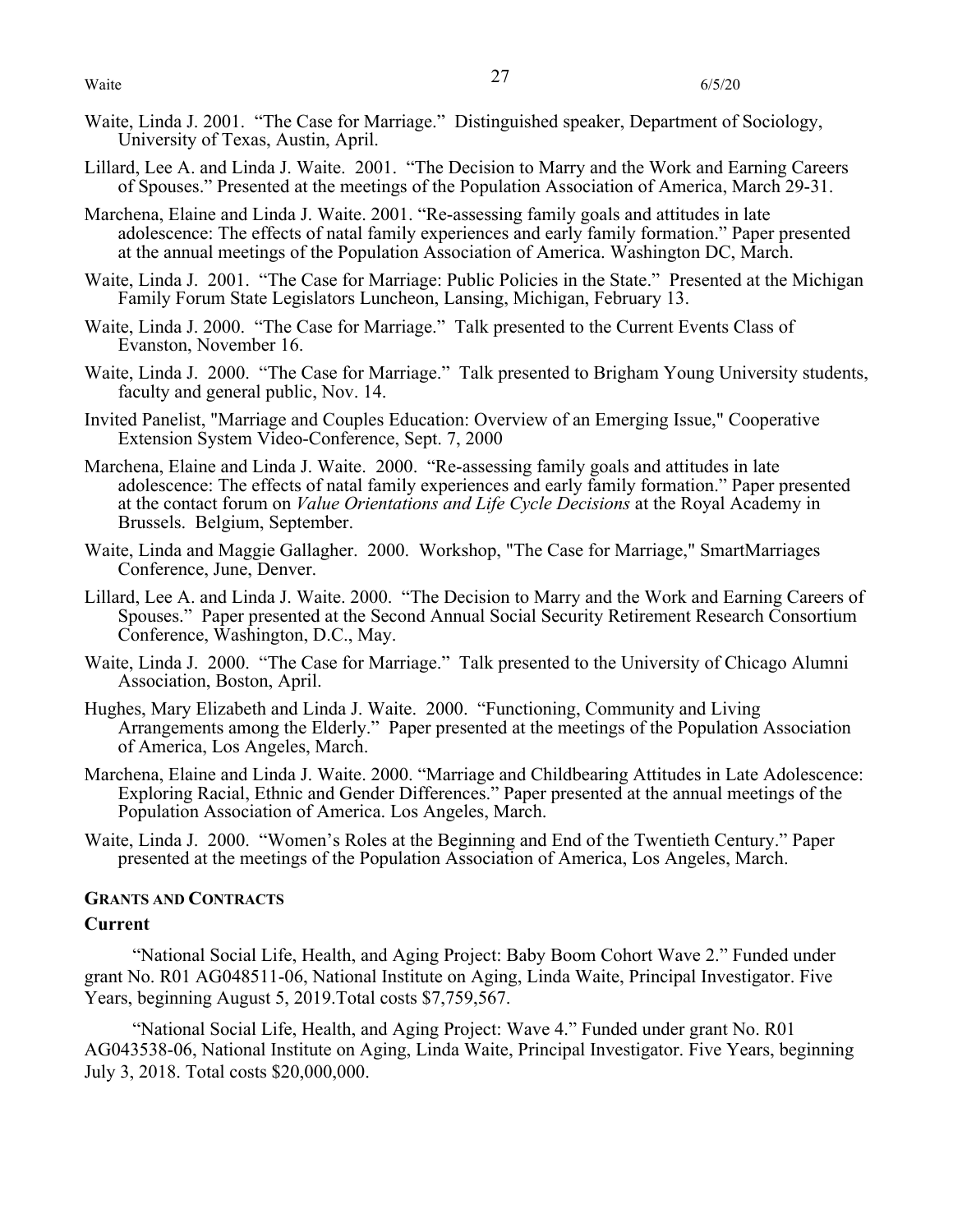"Cohort Differences in Social Life and Health: Refreshing the NSHAP Sample." Funded under Grant No. R01 AG048511, National Institute on Aging, Linda Waite, Principal Investigator. Five Years, beginning September 15, 2014. Total costs \$10,026,404.

"National Social Life, Health and Aging Project: Wave 3." Funded under Grant No. R01 AG043538-01A1, National Institute on Aging, Linda Waite, Principal Investigator. Five Years, beginning September 1, 2013. Total costs \$11,674,301.

"National Social Life, Health and Aging Project: Analysis of Wave 1 and Wave 2." *MERIT*  Award, funded under Grant No. R37 AG030481, National Institute on Aging, Linda Waite, Principal Investigator. Five Years, beginning June 1, 2013. Total costs with \$3,384,602.

## **Completed**

"NSHAP Wave II Partner Data Collection." Funded under Grant No. R01 AG033903-01, National Institute on Aging. Linda Waite, Principal Investigator, Edward Laumann, Martha McClintock, Colm O'Muircheartaigh, and Phil Schumm, Co-Principal Investigators. Five years, beginning July, 2009. Total costs \$ 6,145,706.

Citation: Waite, Linda J., Kathleen Cagney, William Dale, Elbert Huang, Edward O. Laumann, Martha McClintock, Colm A. O'Muircheartaigh, L. Phillip Schumm, and Benjamin Cornwell. National Social Life, Health, and Aging Project (NSHAP): Wave 2 and Partner Data Collection. ICPSR34921-v1. Ann Arbor, MI: Inter-university Consortium for Political and Social Research [distributor], 2014-04-29. doi:10.3886/ICPSR34921.v1

"National Social Life, Health and Aging Project." *MERIT* Award, funded under Grant No. R37 AG030481, National Institute on Aging. Linda Waite, Principal Investigator, Edward Laumann, Martha McClintock, Colm O'Muircheartaigh, and Phil Schumm, Co-Principal Investigators. Five years, beginning June, 2008. Total costs \$11,863,535.

"Longitudinal Extension of SHARE Israel Baseline Data." Funded under Grant No. R01 AG031729, Howard Litwin, Principle Investigator. Linda Waite, Robert Willis, David Weir Co-Investigators. Five years, beginning May 2010. Total costs \$404,838.

Demography and Economics of Aging Training Grant. Funded under Grant No. T32 AG000243, National Institute on Aging. Five years, beginning October, 2005, 2010. Total direct costs: \$1,382,424. Linda Waite, Training Director.

"Center on the Demography and Economics of Aging." Funded under Grant No. P30 AG012857. National Institute on Aging. Five years, beginning July 1, 2009. Total costs: \$2,515,000. Linda Waite, Principal Investigator.

 "National Social Life, Health, and Illness at Older Ages." Funded under Grant No. R01 AG21487W, National Institute on Aging. Linda Waite, Principal Investigator, Edward Laumann, Wendy Levinson, Stacy Lindau, and Colm O'Muircheartaigh, Co-Principal Investigators. Five years, beginning September, 2003. Total costs \$11,250,000.

Citation: Waite, Linda J., Edward O. Laumann, Wendy Levinson, Stacy Tessler Lindau, and Colm A. O'Muircheartaigh. National Social Life, Health, and Aging Project (NSHAP): Wave 1. ICPSR20541-v6. Ann Arbor, MI: Inter-university Consortium for Political and Social Research [distributor], 2014-04-30. doi:10.3886/ICPSR20541.v6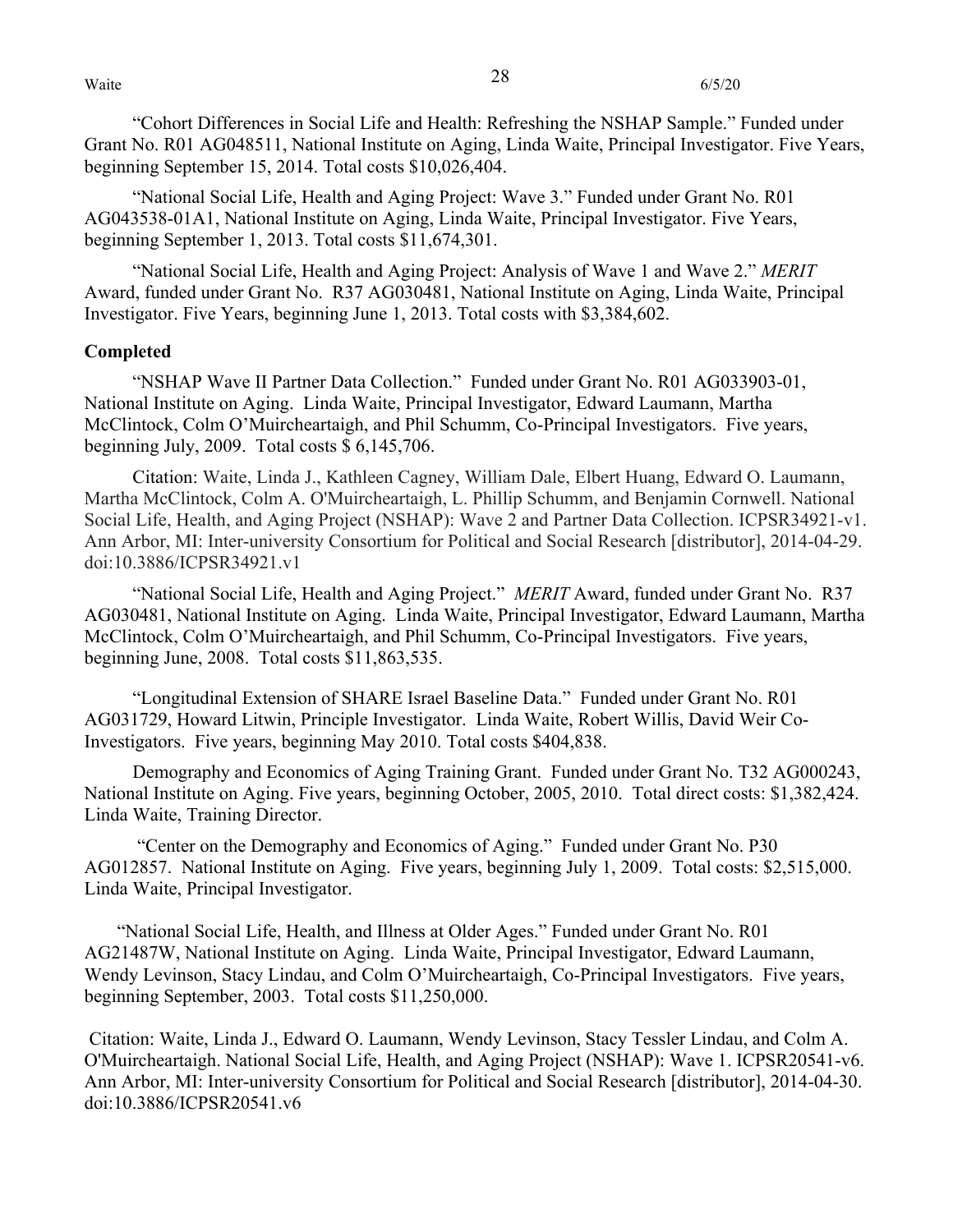"The Social Environment, Loneliness, Stress and Health." Linda J. Waite and Mary Elizabeth Hughes, Investigators. One of three component projects in P01 AG18911, *Loneliness, Stress and Health in Aging,* John Cacioppo, Principal Investigator. National Institute on Aging. Five years, beginning September 1, 2001. Total costs for P01: \$7,805,583.

"Contemporary Families and Experiences of Work." Funded under Grant 97-6-13 from the Alfred P. Sloan Foundation. B. Schneider and L. Waite, Co-Principal Investigators. 36 months, beginning July 1, 1997. Total costs \$2,424,685. Renewed, 36 months, beginning July 1, 2000. Total costs: \$2,826,085. Renewed, 36 months, beginning July 1, 2003. Completed August 31, 2006.

"Spouse and Survivor Benefit: Take-Up Rates with Earnings-Related Marriage, Divorce and Assortative Mating." Lee Lillard and Linda Waite, Investigators. Project in the University of Michigan Retirement Research Center, Lee A. Lillard, Principal Investigator. Two years, beginning October 1, 1998. Total direct costs, Year 1: \$32,783.

"Academic Leadership Career Award." Funded under Grant 1-K07-AG00739-01 from the National Institute on Aging. L. Waite, Principal Investigator. 60 months, beginning December 1, 1996. Total budget \$427,330 (direct).

"Marriage and the Marital Context of Fertility." Funded under Grant 1-P50-HD12639-16 (subcontract 96-01) to the RAND Corporation from the Center for Population Research, NICHD. L. Waite Principal Investigator, Ross M. Stolzenberg and Jacob A. Klerman, Co-Principal Investigators. 36 months beginning July 1, 1995. Total budget \$240,948 (direct).

"Center on Demography and Economics of Aging." Funded under Grant 1 P20 AG12857 from the National Institute on Aging. L. Waite, Principal Investigator. 60 months, beginning September 30, 1994. Total budget \$639,437 (direct).

"Functioning, Community and Living Arrangements of Elders." Funded under Grant 1-R03- AG14816-01 from the National Institute on Aging. L. Waite and M.E. Hughes, Co-Principal Investigators. 12 months, beginning July 1, 1997. Total budget \$40,003 (direct).

"Higher Education and Family Formation of Men and Women." Funded under Grant 1-P50- HD12639-12 from the Center for Population Research, NICHD. L. Waite and R. Stolzenberg, coprincipal investigators. 36 months beginning April 1, 1990, extended. Total budget \$286,461 (direct).

"Cohabitation, Marriage, Fertility and Disruption." Funded under Grant 1-P50-HD12639-12 from the Center for Population Research, NICHD. L. Lillard and L. Waite, co-principal investigators. 36 months beginning April 1, 1991,extended. Total budget \$276,650 (direct).

"Kin Networks of Older Adults--Implications for Health." Funded under Grant 1-PO1- AG8291- 01 from the National Institute on Aging. L. Waite, principal investigator. 60 months beginning April 1, 1989. Total budget \$273,750 (direct).

"Marriage, Divorce, Widowhood and Financial Well-Being." Funded under Grant 1-PO1- AG8291-01 from the National Institute on Aging. L. Waite and Lee Lillard, co-principal investigators. 60 months beginning April 1, 1989. Total budget \$619,000 (direct).

"Child Care, Fertility, and Female Labor Force Participation." Grant R01-HD-20253-01 from the Center for Population Research, NICHD. L. Waite and A. Leibowitz, co-principal investigators. 36 months beginning July 1, 1985. Total budget \$595,857.

"Children and Marital Stability." Center Grant P-50-HD-12639 from the Center for Population Research, NICHD. L. Lillard and L. Waite, co-principal investigators. 48 months beginning April 1, 1986. Total budget \$440,379.

"Living Arrangements in Childhood and Young Adulthood: Effects on Family Formation." Grant SES-8609092 from the Sociology Program, National Science Foundation. F. K. Goldscheider and L. Waite, co-principal investigators. 22 months beginning July 15, 1986. Total budget \$42,604.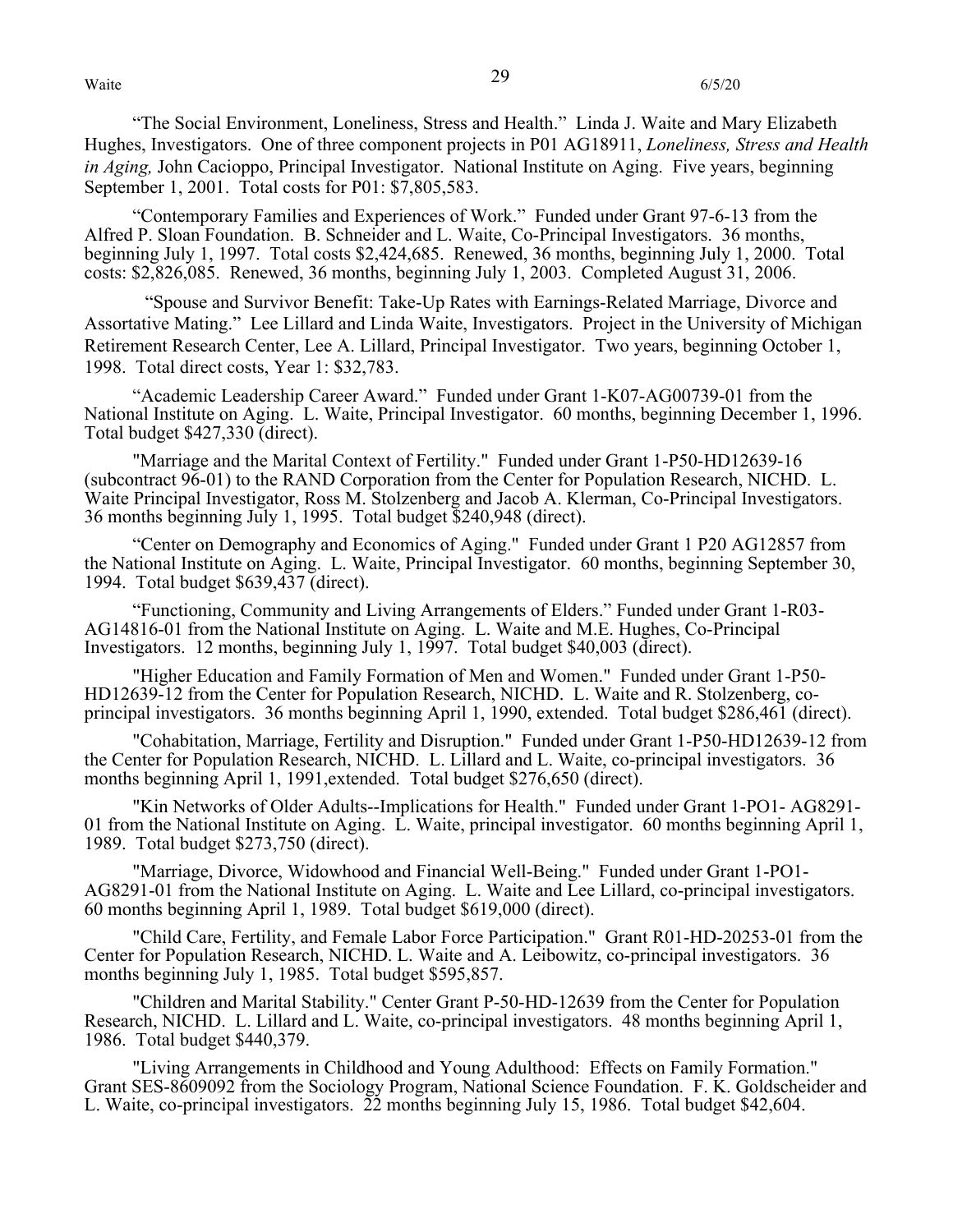"Modelling Divorce with the PSID." Social Security Administration, L. A. Lillard and L. Waite, co-principal investigators. 12 months beginning October 1, 1986. Total budget \$69,828.

"Family and Household Structure: Consequences of Change." Center Grant P-50-HD-12639 from the Center for Population Research, NICHD. L. Waite and J. Smith, co-principal investigators. 36 months beginning April 1, 1985. Total budget \$465,960.

"The Role of the Family in Deterring Unwed Childbearing," Grant #APR-000912-01-0 from the Office of Adolescent Pregnancy Programs, Public Health Service, Peter Morrison, principal investigator.

## **Service to the National Institutes of Health**

Member. 2019. Steering Committee, Impacts of the Second Demographic Transition on Mid- and Later-Life Health Meeting. Division of Behavioral and Social Research National Institute on Aging, National Institutes of Health.

Reviewer. 2014. *Roybal Centers,* National Institute on Aging.

Reviewer. 2012-2014. *NIH Director's New Innovator Award,* Office of the Director, National Institutes of Health.

Chair. 2013. Review of Training Grants, National Institute on Aging, National Institutes of Health. September 23.

Reviewer. 2011-2013. Program Project, *Health and Aging in Africa.* Lisa Berkman, PI, National Institute on Aging, National Institutes of Health. Resubmission.

Co-chair. 2010-2011. Committee on "Behavior", Eunice Kennedy Schriver National Institute of Child Health and Human Development VISION Workshops.

Reviewer. 2011. Ad Hoc Review Panel, Social Sciences & Population Study Section, September 22.

Presenter. 2009. Conference on Families and Health. National Institutes of Health, Washington, DC, June 1-2.

Chair. 2009. Review of applications, Roybal Centers for Translational Research, Washington, DC, March.

Participant. 2008. NIA/ESRC Workshop on the Social Neuroscience of Aging, London, England July 14-15.

Reviewer. 2008. P-01 Proposal "The Wisconsin Longitudinal Study: Tracking the Life Course", Robert Hauser, PI, June 24.

Reviewer. 2006-2008. NIH Director's Pioneer Award. National Institutes of Health. April.